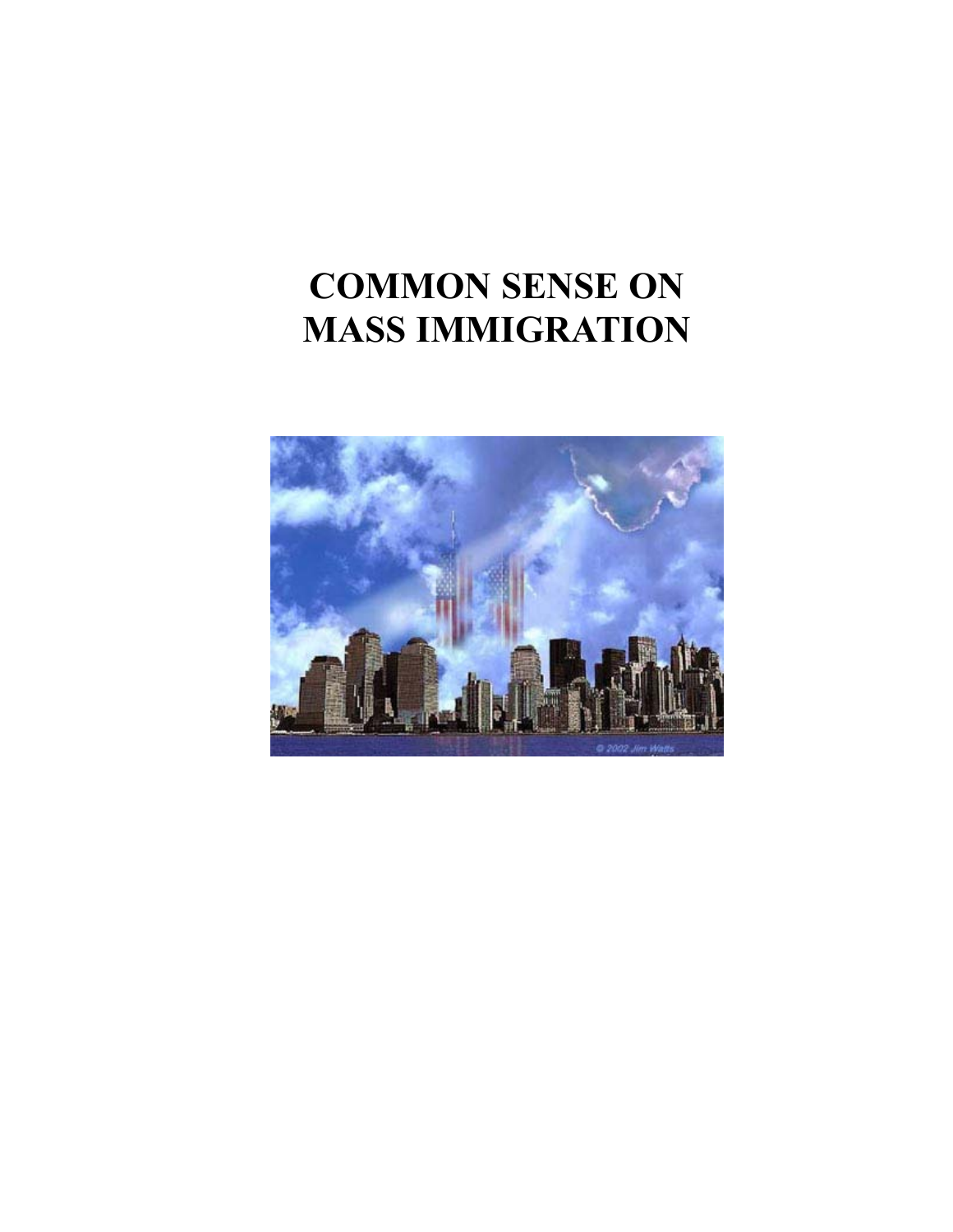# **Common Sense on Mass Immigration**

#### **A Collection of Mini-Essays**

John H. Tanton, M.D., Editor

ISBN: 1-881780-26-0

This booklet is intended to help inject immigration policy into contemporary issue debates. Its purpose is public education. It neither endorses nor opposes any candidate for public office.

We have tried to make this publication as concise as possible. Because there was limited space to print these messages, annotated versions of most articles are posted on our website,

[www.CommonSenseOnMassImmigration.us](http://www.commonsenseonmassimmigration.us/)

Search under the title or author of each chapter.

Published by THE SOCIAL CONTRACT PRESS 445 E. Mitchell Street Petoskey, MI 49770-2623 231-347-1171 800-352-4843 [www.TheSocialContract.com](http://www.thesocialcontract.com/) 

Copyright 2004, 2006

**To order copies, see the order form at the end of the booklet.** 

Cover art used by permission of: 9/11 Families for a Secure America [www.911fsa.org](http://www.911fsa.org/)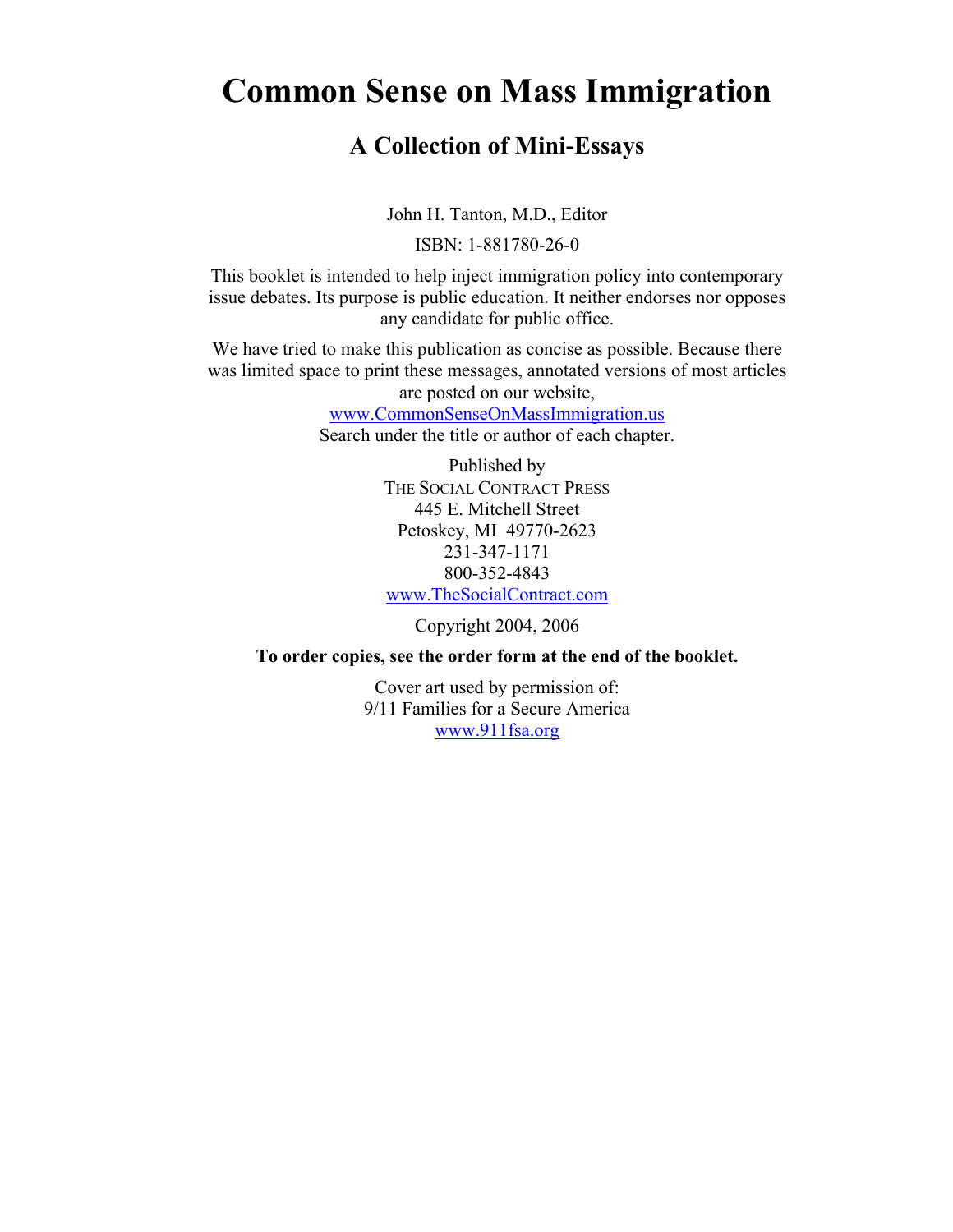## **Table of Contents**

Introduction-Clichés – Richard Lamm Illegal and Legal Entry – Diana Hull National Security – Peter Gadiel Personal Security/Crime – Brenda Walker Economy and Jobs – Rob Sanchez Education – Peter Brimelow Language and Assimilation  $-$  K.C. McAlpin Basic Freedoms – John Vinson Health Care Costs – Edwin Rubenstein Public Health – Wayne Lutton Taxes: Social Security Costs – John Attarian Taxes: Welfare Costs – John Rohe Amnesty and Visa Lottery – Rosemary Jenks Resources and Sprawl – Roy Beck Identification – Deb Payne Invasion Clause: Article IV, Section 4 – Bob Park Public Opinion Polls – Dan Stein Scapegoating Immigrants – John Tanton "Dial 1" for English – Dan Marsh Kris Eggle's Story Order Form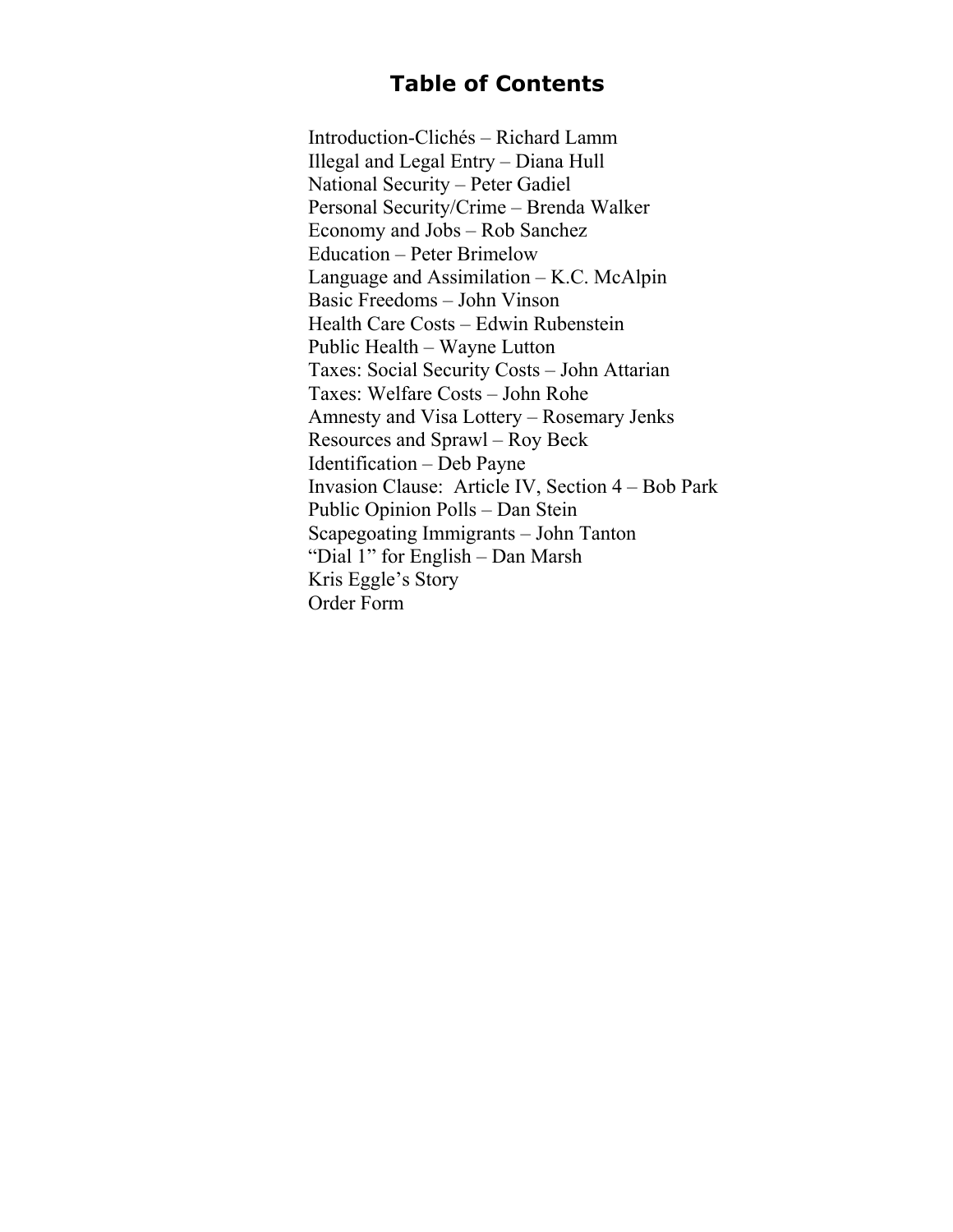#### **Mass Immigration: Vital Public Policy Requires Vigorous Public Debate**

*Avoid clichés like the plague. – William Safire* 

One of the great challenges to Public Policy is knowing when and how to change a successful policy, grown obsolete. Very few policies are immortal. Time is a kaleidoscope presenting policy makers with an ever-changing pattern. Yet the clichés from one era often linger in our minds and public dialogue as if they were written in stone. Too often we confuse temporary success with universal wisdom. In my experience almost inevitably today's solutions become tomorrow's problems. Take immigration as an example:

Of course, "we are a nation of immigrants," but immigrants originally settled every nation in the world; this cliché confuses facts with wisdom. It tells nothing about what we want America to become. Of course, immigration "has been good for America," but we are no longer an empty continent – we are a crowded country of 300 million people, with problems of sprawl, pollution, and disappearing open space. When the Statue of Liberty was erected in 1886, there were less than 65 million Americans. What other public policy applicable to the 1880s is still applicable today?

It is said that immigration is important because there are "jobs that Americans won't do." This probably never was true, but this cliché has now become a jobdestroying and wage-lowering philosophy where employers use both unskilled and (increasingly) skilled immigrants to hold down wages and obtain cheap labor at the expense of American workers.

One particular below-the-belt cliché suggests that all discussion of immigration is "racist." Yet every immigrant-receiving country in the world (and there are not many that take any immigrants) has not only the right but also the duty to discuss and decide how many immigrants, which immigrants, and by what rules such decisions are to be made and enforced. It would be public policy malpractice not to debate and discuss such an important topic.

Clichés are the enemy of thought. Immigration and demography are too important subjects to be left to shallow thinking and trite sayings. The great physicist Niels Bohr once said "The opposite of a true statement is a false statement, the opposite of a great truth is often another great truth." Of course immigration has been good for America, but mass immigration during the Twenty-first Century brings America far more liabilities than assets.

> – Richard D. Lamm, LLB, CPA Former Governor of Colorado Executive Director, Public Policy Institute University of Denver [Rlamm@aol.com](mailto:Rlamm@aol.com)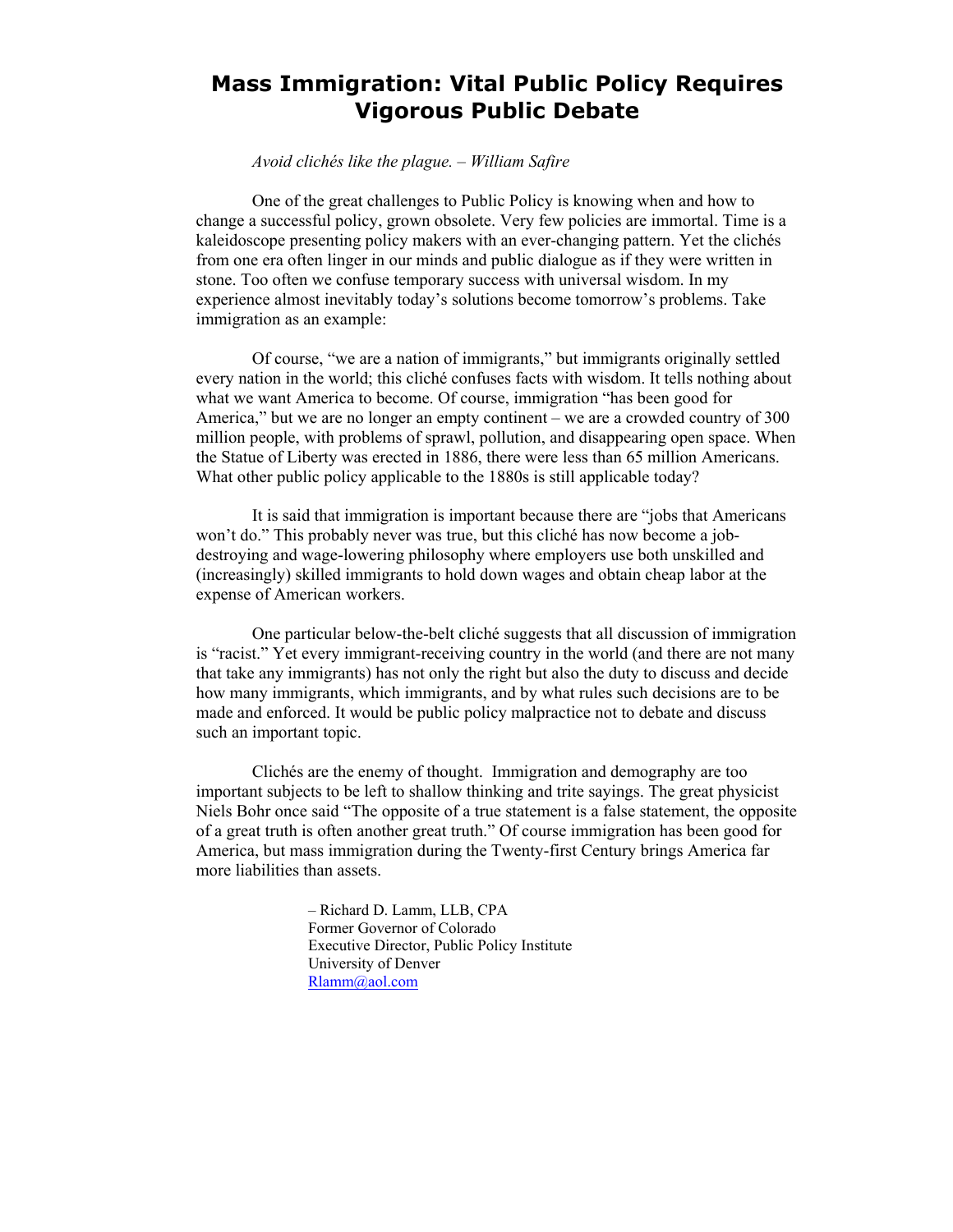#### **Mass Immigration: Illegal vs. Legal Entry and Chain Migration**

Mass immigration makes U.S, cities and their surrounding areas unacceptably crowded, canceling the deliberate decision of U.S. citizens to limit their numbers by having fewer children. A nation's people have a right to choose the size of their national family, but allowing three million or more immigrants to settle here every year removes the majority of Americans from the decision-making loop. From 2000 to 2005, 86% of U.S. population growth was the result of immigration and births to immigrants and there will be about 500 million people in the United States by midcentury. Without securing the border and limiting legal immigration to about 200,000 a year, we are on a path to a billion Americans by 2100.

**Illegal immigrants** are self-selected. We don't know their true identity, whether they are able bodied or sick, schooled in any language or skill, or have a history of crime or violence. Yet once in the interior of the country, they are rarely apprehended and often remain in the U.S. for a lifetime. Their presence lures others from their family and community, so every illegal alien establishes a base camp for others. Yet almost every major city in the U. S. accommodates their presence and police rarely ascertain their immigration status. Between 12 and 20 million illegal aliens live among us.

Legal immigrants add another one million people every year. There are many routes to legal residency. Most applicants gain entry under the family reunification provisions of the immigration law. This is known as "chain migration."

Chain migration allows relatives to immigrate, not only a spouse, minor children, and parents, but also siblings and adult children who can bring in their spouses who can sponsor their siblings, parents, and relatives, ad infinitum. Together chain immigration and illegal entry have essentially replaced the right of the majority citizen-stakeholders to set national immigration levels. But even more serious is the ratcheting up of our numbers. This propels the exponential population growth curve with steep and dangerous momentum. Inevitably, the nation will become even more seriously over-populated, natural resources will dwindle, and the quality of life will erode.

The size, composition, and distribution of the United States population is a national issue of the highest urgency. Our citizens must act, or our country and environment will pay a terrible price.

> - Diana Hull, Ph.D. (Behavioral Science) President of CAPS Californians for Population Stabilization [www.capsweb.org](http://www.capsweb.org/)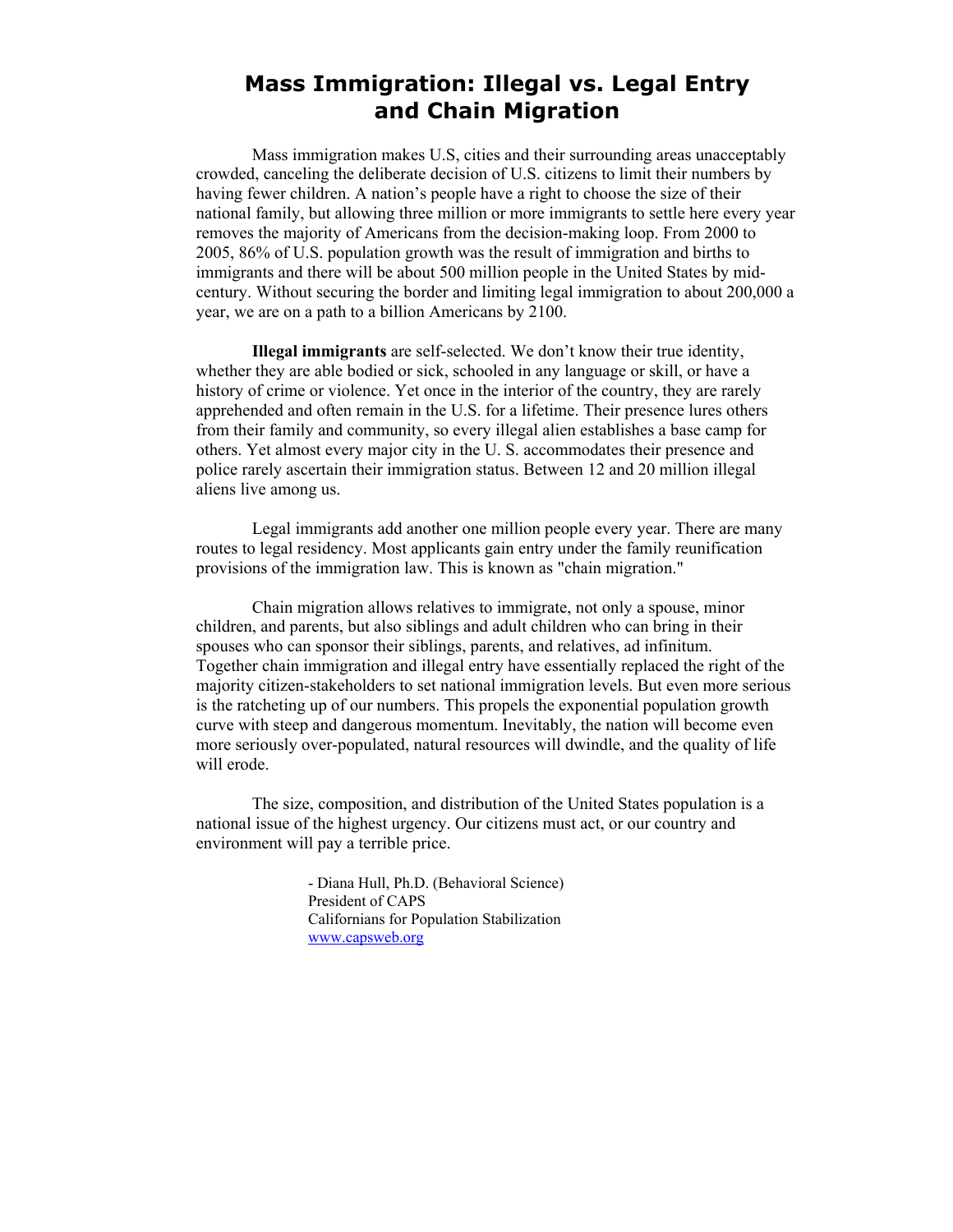#### **Mass Immigration and National Security**

On September 11, 2001, the willful negli-gence of federal, state, and local politicians aided in the murder of 3000 people. These murders were the foreseeable, inevitable result of decisions made by Presidents and Congresses beginning in the 1960s. They dismantled procedures that screened out dangerous aliens attempting to get visas while masquerading as students, tourists, and business travelers; and concurrently, to open US borders to millions of illegal aliens.

 ALL nineteen of the 9/11 terrorists were given entry visas by the State Department despite laws that barred all of them.

 In disregarding the law, bureaucrats merely obeyed the wishes of politicians who in turn bowed to lobbying and campaign contributions by the travel and education industries. They wanted ever increasing numbers of aliens to fill more airplane seats, amusement parks, hotels, and college and university classrooms.

 There were profits to make and political careers to build by making it easy for any alien to get a visa, and neither the profiteers nor the politicians cared if some visitors were terrorists and criminals.

 Meanwhile, employers such as beef and poultry processors, contractors, etc., discovered that the worker protections of the New Deal could be evaded and profits increased if American labor was replaced by cheap foreign workers, both legal and illegal.

 Presidents and Congresses responded to their campaign donations by stripping America's borders of personnel needed to keep out illegals and ending prosecutions of employers of illegals. State and city politicians joined in by giving drivers licenses, subsidized housing, and free medical care to illegals, and refusing to report them to the INS.

 By 2001, the result of these political decisions was a population of over 10 million illegals and a culture of absolute lawlessness.

 Thus, Al Qaeda's planners knew the U.S. would grant visas to their agents, and that once in the U.S. the terrorists could blend in with the millions of illegals, free from fear of discovery; free to get drivers licenses, open bank accounts; free to finance, plan, and rehearse their mass murder; free, with U.S.-issued drivers' licenses as valid ID, to board planes they would use to murder our loved ones.

 All this freedom was granted them, wrongfully but knowingly, by American politicians in order to get support from those who profit from open borders. This must stop.

> – Peter Gadiel, J.D., father of James Gadiel who was lost in the World Trade Center Disaster. Peter is now a Board Member of "9/11 Families for a Secure America." [www.911fsa.org](http://www.911fsa.org/)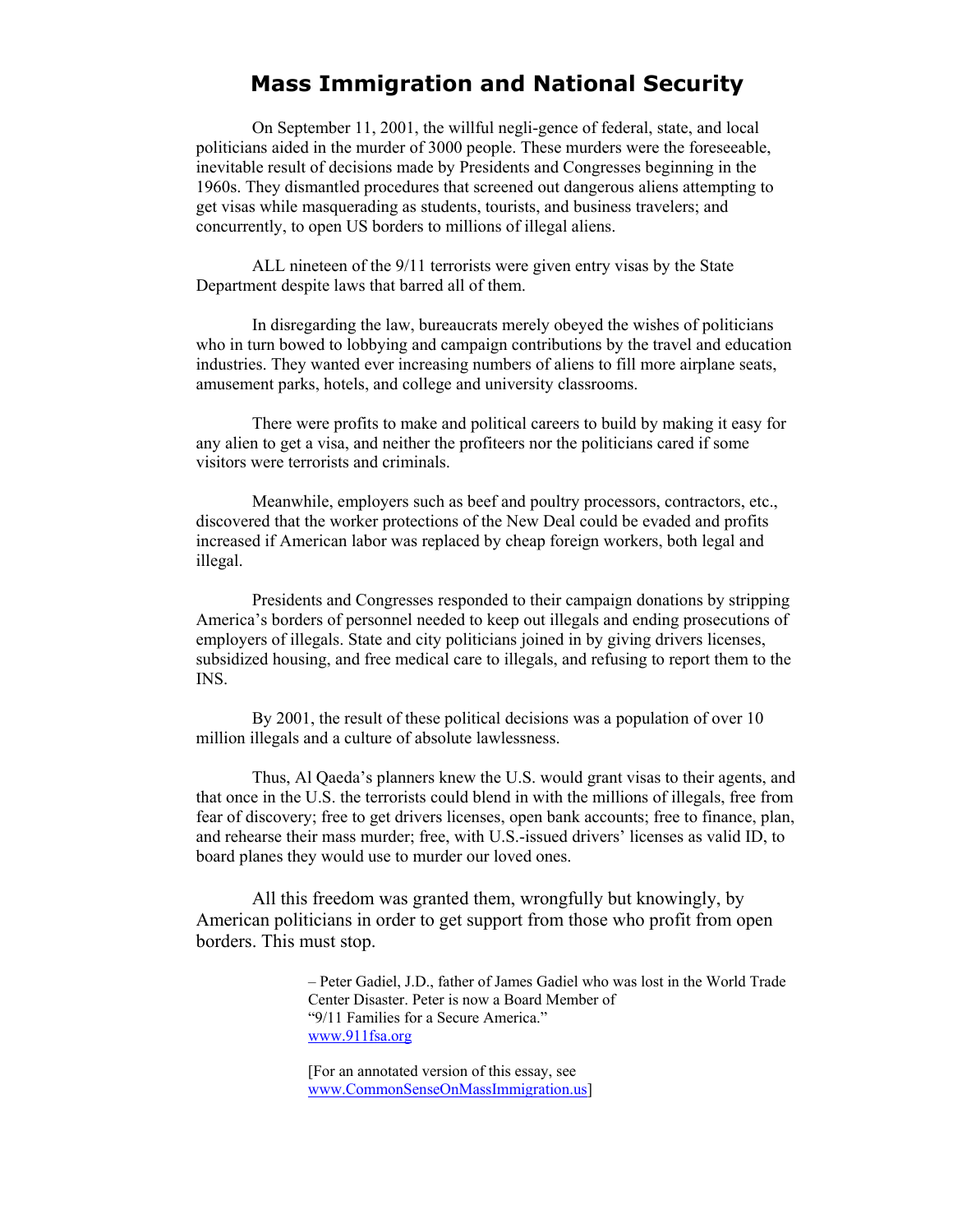#### **Mass Immigration and Personal Security/ Street Crime**

Open borders are welcoming dangerous criminals. A crime-minded foreigner envisions the American Dream as a different sort of opportunity than the one imagined by immigration sentimentalists. He sees cash and expensive items available for easy theft, a market for selling his illegal drugs and a police system that cuts enormous slack to obvious illegals. Along with the material affluence, he may imagine women and children are easy targets for his sexual desires in America's open culture.

Immigrant crime is not much discussed in polite company, since the subject violates the romantic fable of the earnest hard-working newcomer, even the so-called "undocumented." However, in addition to their unlawful entrance or visa overstays, many illegal aliens are variously engaged in identity theft, fraudulent social security numbers and ID cards, tax evasion or driving without a valid license or insurance – crimes which are practically made necessary by their unlawful status.

The availability of false documents within immigrant communities facilitates criminal aliens' escape from law enforcement, which may only follow the undeterring "catch and release" policy.

Determined criminals take advantage of our laxity: "In some areas of the country, 12% of felonies, 25% of burglaries and 34% of thefts are committed by illegal aliens," according to the Congressional testimony of John Morga-nelli, a Pennsylvania District Attorney. Further, more than one-quarter of federal prisoners are illegal aliens. The percentage is similar for Los Angeles County's jail, where criminal aliens cost the county over \$150 million annually.

The likelihood of a person being affected by foreign criminals has increased with growing immigration anarchy. Ethnic gangs have moved in all over America, turning pleasant American communities into mean streets filled with theft and violence. Highways are more dangerous too, as the number of illegal alien drunk drivers has increased. Nearly half of California's drunk driving arrests in 2001 were Latino men, and the state's percentage of fatal hit-and-run accidents in that year was more than twice the national average, namely 7.8 percent versus 3.8 percent nationally.

The future doesn't look hopeful since common-sense proposals for improved enforcement and identification have been received unenthusiastically in Congress. Worsening threats to Americans' safety are another instance of how uncontrolled immigration does not serve the national interest.

- Brenda Walker reports on immigration and crime at: [www.LimitsToGrowth.org](http://www.limitstogrowth.org/) and [www.ImmigrationsHumanCost.org](http://www.immigrationshumancost.org/)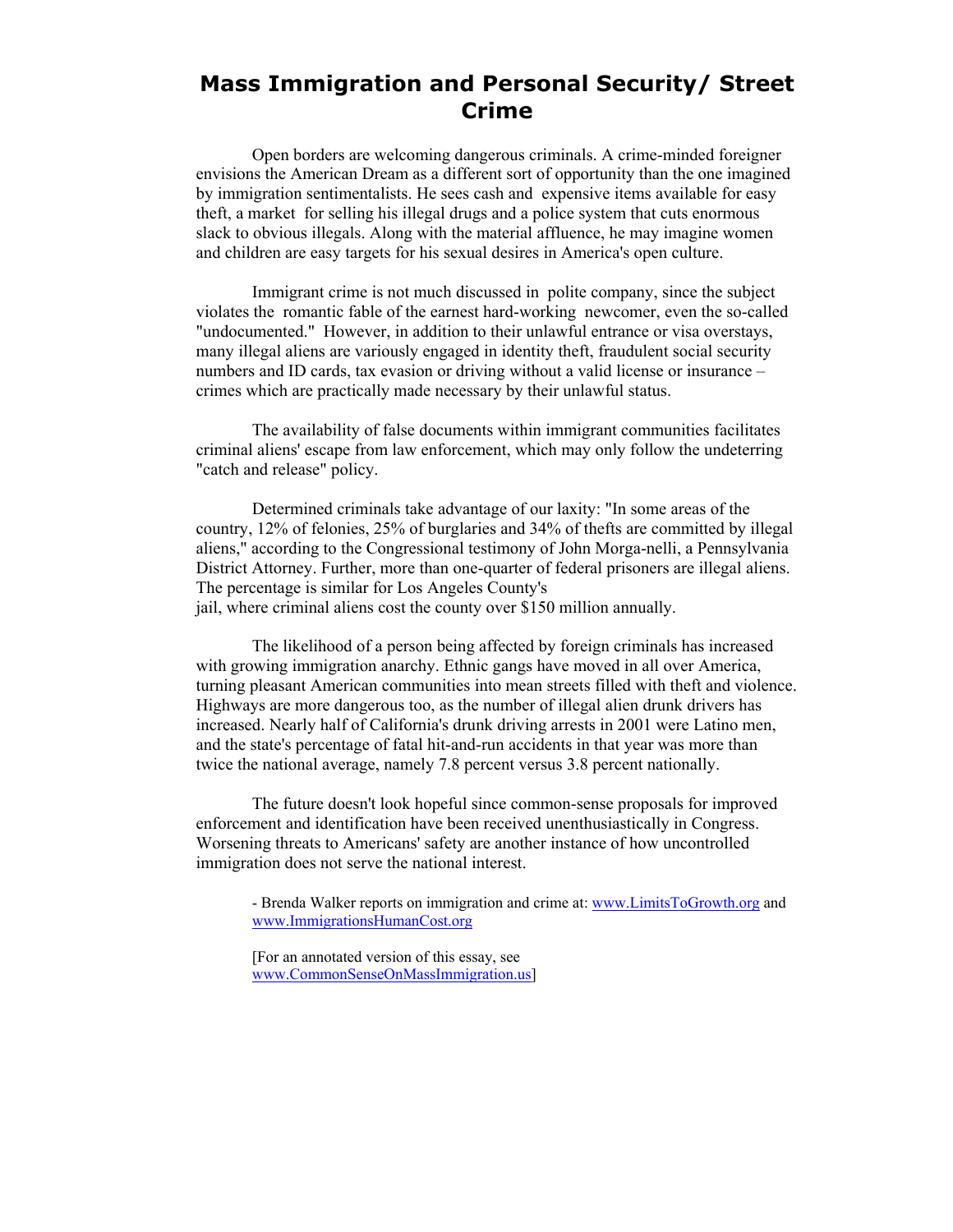#### **Mass Immigration: The Economy & Jobs**

When American workers think of mass immigration, they envision illegal aliens toiling on farms to provide them with cheap produce or working to maintain their landscaping. They give tacit approval to illegal immigration because the allure of cheap labor is irresistible. Unfortunately for these middle-income professionals, what goes around comes around. Employers also want cheap labor and are using foreign professionals to get it, costing many middle-income workers their jobs.

Guest-workers, on nonimmingrant visas (NIVs), come primarily from Asia and Eastern Europe on H-1B or L-1 visas. Employers justify hiring foreign professionals by claiming that dire shortages of workers with the right skills threaten our economy. The shortages don't exist, but the propaganda effectively perpetuates this importation of foreign labor.

Competing in the job market against NIVs isn't an option for American citizens because the deck is stacked against them. NIVs are virtually indentured, depending on the employer to maintain the visa. In other words, they must meet their bosses' demands or face deportation. Americans are justifiably opposed to competing for jobs against indentured labor, but unfortunately that shuts them out of the job market. Many NIVs pay no income or Social Security taxes, further cutting employers' costs.

 Millions of temporary and permanent employment-based visas have been issued to allow foreigners to work in the U.S. They don't just take low-paying jobs either. Many of these visas allow immigrants to be employed in such professional jobs as high-tech, science, education, medical, business, and management. Others take highly skilled blue collar jobs in crafts, manufacturing, and mechanics.

Because a strong middle class insures stability, saving American jobs for American citizens is as vital to our national security as the war against terrorism. We cannot afford to allow employers to continue their practice of replacing American workers with cheap foreign workers.

Temporary guest-worker programs must be abolished. Turning the visa faucet off will not only make companies less inclined to replace American workers at home, they will find it very difficult to "offshore" jobs overseas. Allowing white-collar guestworkers into this country exacerbates the offshoring of jobs since companies must import foreign workers to learn our technology and skills.

Once the knowledge transfer takes place, the offshoring begins. We must stop the influx of nonimmigrant labor before the destruction of the American middle-class is irreversible.

> - Rob Sanchez, an information technology worker, reports on jobs at [www.ZaZona.com](http://www.zazona.com/) His "Job Destruction Newsletter" is available at: [H1Bnews@ZaZona.com](mailto:H1Bnews@ZaZona.com)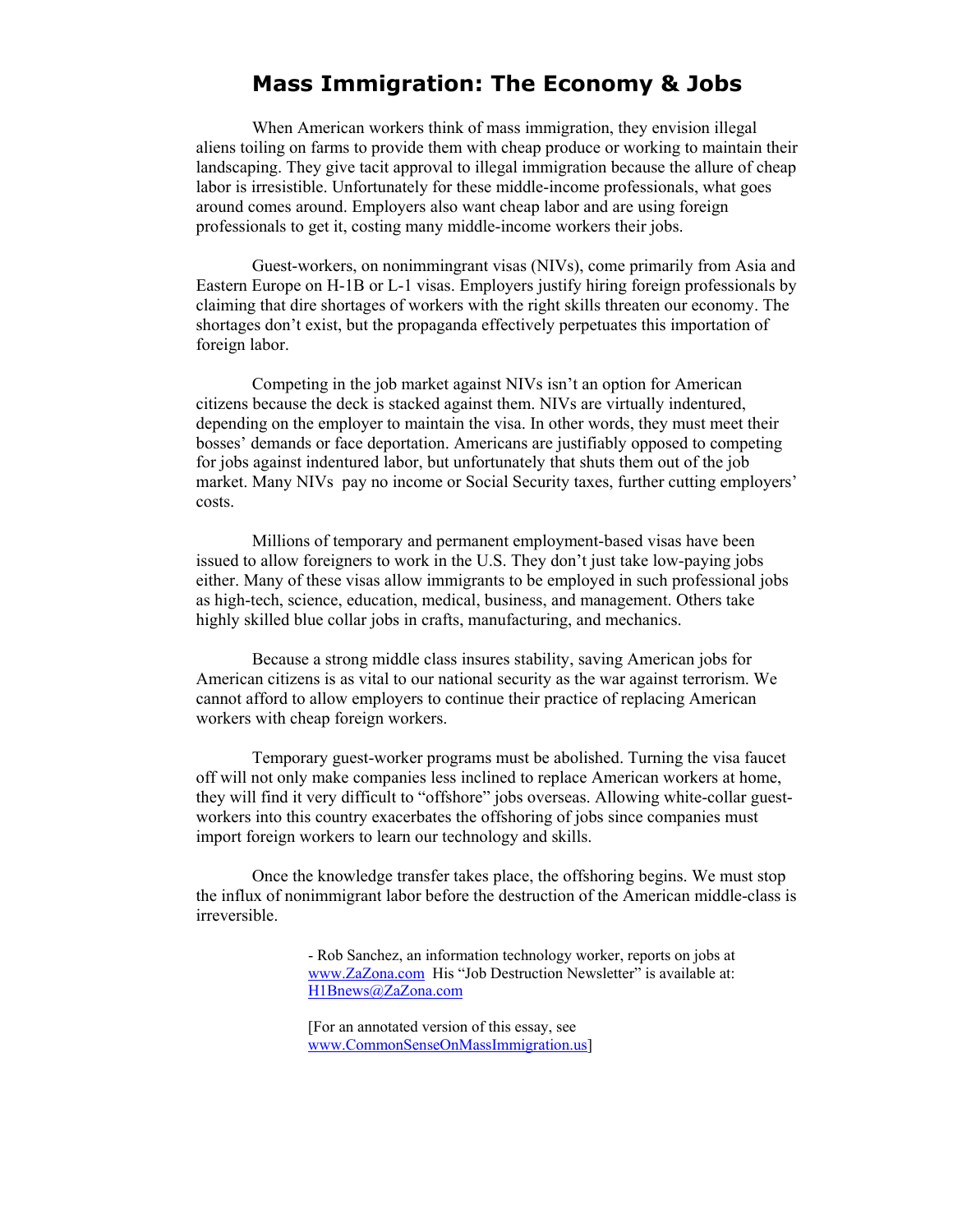#### **Mass Immigration and Education**

There's a heated debate about whether American K-12 education has declined. (My considered conclusion: probably yes, taking into account the increased dropout rate.) But what can't be denied is increased cost. Per pupil expenditure rose from \$2,290 in 1980 to \$8,745 in 2002. K-12 education now costs \$415 billion, about four percent of Gross Domestic Product.

Immigration – and not the often-cited "baby boom echo" – is driving the school-age population increase. Immigrants are younger and tend to have more children. Thus they account for a disproportionate share of the growth in enrollment and costs. In 2000, about 8 million of the total 53 million school-age (5-17) children in the U.S. were the offspring of immigrants who had arrived since 1970. This is equal to all of the growth in the school-age population over in the last 20 years.

Immigration adds not merely to the total cost of K-12 education, but to perpupil costs. School districts must hire specially trained teachers and institute new programs. Bringing a student with limited English skills to average performance levels requires spending an additional \$10,000 per student, according to a recent case study. Although there are no national estimates (why not?), bilingual education probably adds \$4 billion to education expenditures in California alone.

Ironically, immigrant students who go through some type of bilingual education appear to earn significantly less than their counterparts in English immersion classes. Many immigrant students drop out anyway. Almost half (44%) of Hispanic immigrants ages 16 to 24 do not have a high school diploma. School violence is more frequently encountered in districts with high concentrations of immigrants. So is remedial education.

Even immigrants who stick it out and go to college suffer relative to natives. College bound Latinos and Mexican-Americans were the only major ethnic groups for which verbal SAT scores declined between 1987 and 2003.

As an immigrant myself, what seems to me to be the real question is: What is the impact on American children of having their classrooms filled with foreigners? Recently, I asked a leading education expert whether there was any research on the subject.

"Not only is there no research," she said, "but there isn't going to be any research – because no one wants to know the answer."

The answer, however, wants to know us.

– Peter Brimelow, M.B.A. Editor of [www.VDARE.com](http://www.vdare.com/)  and author of Alien Nation: Common Sense About America's Immigration Disaster (Random House).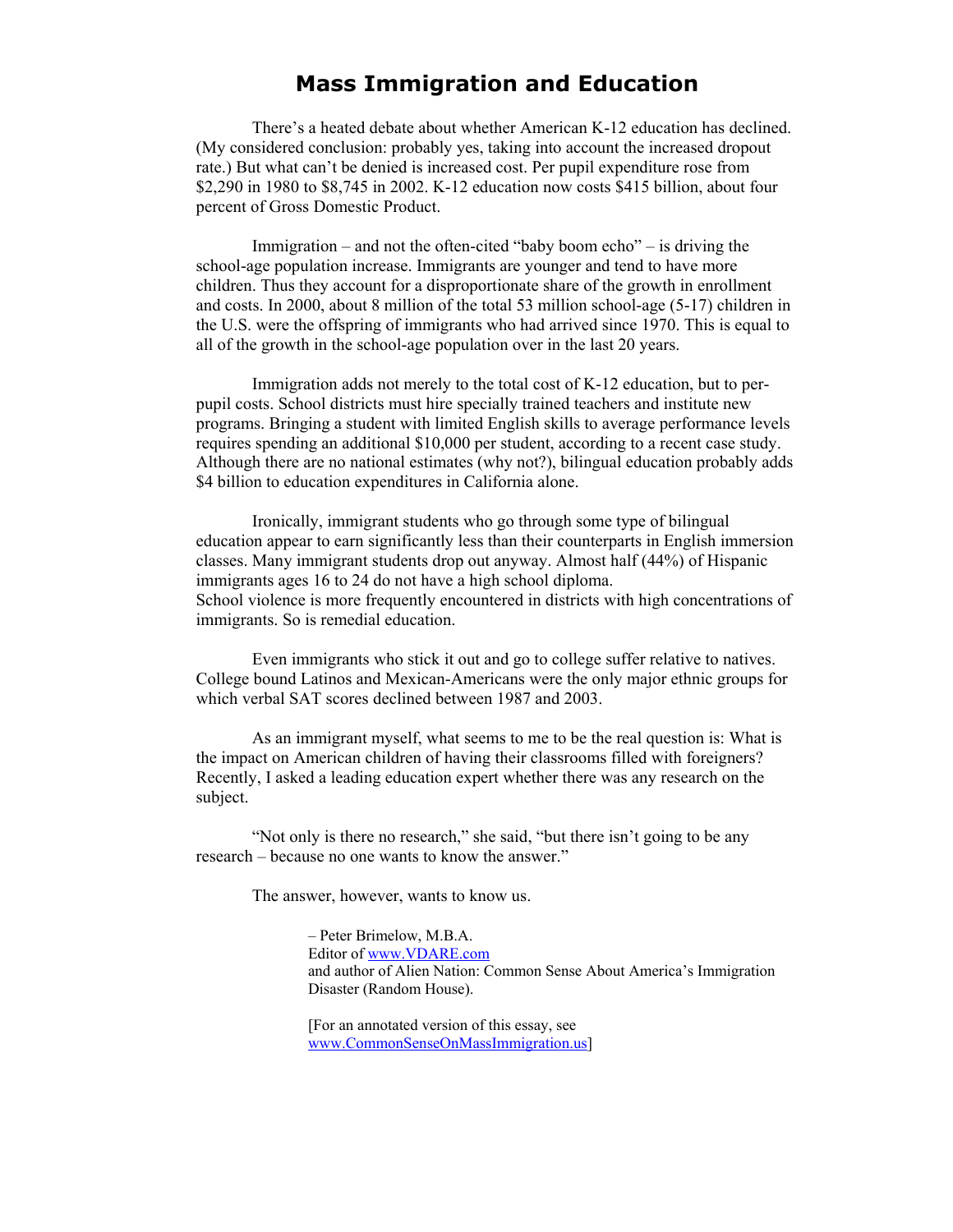#### **Mass Immigration, Language, and Assimilation**

*The histories of bilingual and bicultural societies that do not assimilate are histories of turmoil, tension, and tragedy.*  - Seymour Martin Lipset

America's linguistic unity, which has allowed it to become the most successful multi-ethnic nation in modern history, is under attack as never before. Record numbers of non-English speaking immigrants are overwhelming the assimilation process. And in a stark reversal of the past, our government has embarked on a policy of accommodating the growing number of foreign tongues in the name of "diversity."

The result is "linguistic apartheid" in which an expanding underclass is being isolated into linguistic ghettos, and whose members find it almost impossible to achieve the American Dream. Today almost one in five Americans speaks a language other than English at home.

Alarmed by these trends, 26 states have enacted laws making English their official language, often through citizens initiatives passed by margins as high as nine to one.

Opponents say official English is "anti-immigrant," or that it is merely symbolic and therefore, unnecessary.

These arguments are false. By more than two to one, immigrants themselves say the U.S. should expect newcomers to learn English, and by nine to one Hispanic immigrants agree that learning English is essential to succeed in the United States.

Official English is not "English only." None of the 26 states with official English laws prohibits state agencies from using another language when it serves the public interest to do so, including: protecting health and safety, assuring equality before the law, promoting tourism, teaching foreign languages, and many other legitimate needs. Eighty-five percent of the world's countries have an official language, including 52 countries located mostly in Africa, Asia, and the Caribbean that have made English their official language.

Designating an official language simply means that for the government to act officially, it must do so in that language. And it means that no one has an inherent right to government services in another language.

Making English our official language also sends an important message to new immigrants: that the U.S. intends to protect its linguistic unity as a nation, and that as applicants for admission they have the responsibility to learn English as their first step in pursuing the American Dream, and full participation in American life.

> - K. C. McAlpin, C.P.A., Executive Director, ProEnglish www.ProEnglish.org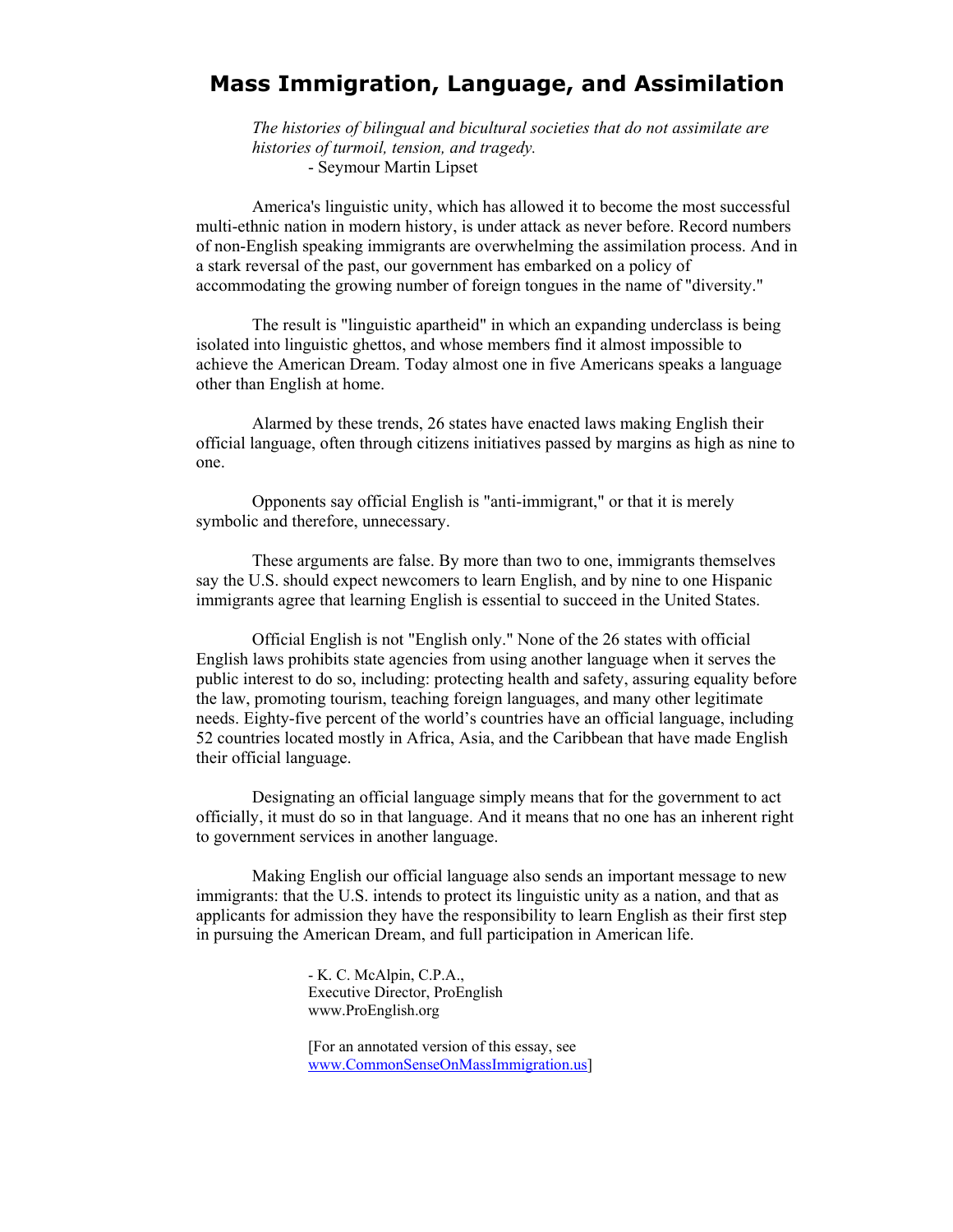#### **Mass Immigration and Basic Freedoms**

Freedom is what makes America special. Our Constitution affirms such fundamental freedoms as speech, assembly, and worship. To protect our liberties, it also limits the power of government.

 But the Constitution alone cannot guarantee that we will remain free. Freedom requires that Americans share a common loyalty to the principles of the Constitution. If we don't embrace these principles as society, they will pass away – despite what any document says.

 The excessive levels of immigration we now have are overwhelming our ability to assimilate the newcomers to our culture. In 1997 President Clinton observed that immigration was removing our "common … culture," but claimed that we should not worry about it. He was quite wrong. Diversity under a common culture can be beneficial. But im- migration-propelled "multiculturalism," which destroys our common culture, is a threat to American liberty.

These are the reasons:

 (1) Many immigrants today come from countries with little or no history of political freedom. While they may appreciate freedom, they often do not have the knowledge and habits of long practice to sustain it. Their growing numbers and lack of assimilation make them a strong influence outside the mainstream of free America.

 (2) Multiculturalism means the rise of diverse ethnic and political groups with little in common. With the decline of English as our standard language, they won't even be able to speak to one another. In this situation, a powerful government – one not respectful of liberties – may be the only force capable of holding the factions together.

 To cite an example: free speech among people with little in common can easily cause someone to take offense. For the sake of keeping peace, some people will say "we must limit free speech." European countries and Canada, influenced by multiculturalism, have already moved in this direction. We Americans still enjoy legally protected free speech, but for how long? We must make a choice. We can have the multiculturalism made inevitable by mass immigration, or we can have freedom. But we can't have both.

> – John Vinson, M.A. (Historic Preservation) Editor, Americans for Immigration Control [www.ImmigrationControl.com](http://www.immigrationcontrol.com/)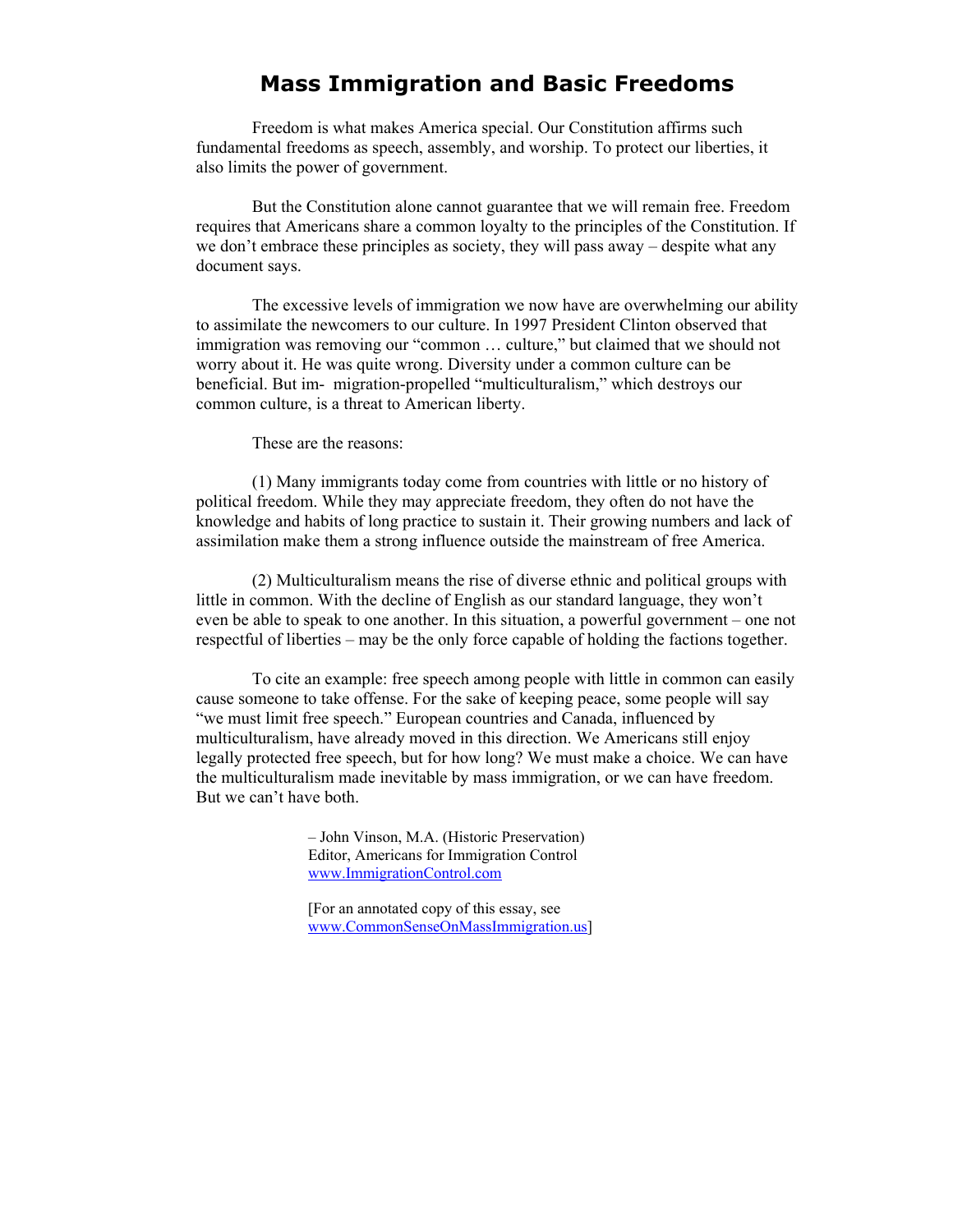#### **Mass Immigration: The Costs and Availability of Health Care**

One of the most troubling economic trends of recent years has been the rise in health care costs. Health related spending is rising about 7.3% per year – doubling every ten years. As a share of the economy no country spends more on health care than the U.S.

Medical insurance pays about three-quarters of all health-care costs in the U.S. Unfortunately, insurance premiums are rising so rapidly that many middle-class Americans cannot afford coverage. According to the Census Bureau, about 44 million people were without health insurance in 2002. Since 1992 more than 10 million people have joined the ranks of the uninsured.

Explanations of the health insurance crisis usually focus on actions of employers, the aging population, consolidation among health insurance companies, and cutbacks in government medical programs. The role of mass immigration is rarely discussed, but data show that immigrants have had an enormous impact on the size and growth of the uninsured population in the United States.

About one-third of immigrants lacked health insurance in 2002. That is nearly three-times the uninsured rate of native-born Americans (12.8%). More importantly, in recent years immigrants have accounted for all of the rise in the uninsured: From 1997 to 2002 the number of uninsured immigrants rose by 2.2 million, to 11.2 million, while uninsured native born fell by 2.0 million, to 32.4 million.

Why are immigrants uninsured? Many are poorly educated, ending up in jobs that pay poverty-level wages and few benefits – including health insurance. What's worse, immigrants often displace native workers, who suddenly find themselves without health benefits. Meanwhile all employers, even those in white collar industries with few immigrants, face skyrocketing health insurance costs because they are forced to pay, indirectly, for the uninsured.

Uninsured people receive pretty much the same medical care available to people who pay for health insurance. Their medical costs are paid for by government programs, which means that taxpayers foot the bill. Even illegal immigrants, many of whom pay no taxes, are eligible for publicly funded medical care.

Efforts to resolve the health insurance crisis without addressing the role of mass immigration are doomed to fail.

> – Edwin Rubenstein, M.A. (Public Finance) President, ESR Research, Economic Consultants [www.esrresearch.com](http://www.esrresearch.com/) (Director of Research at the Hudson Institute 1997-2000)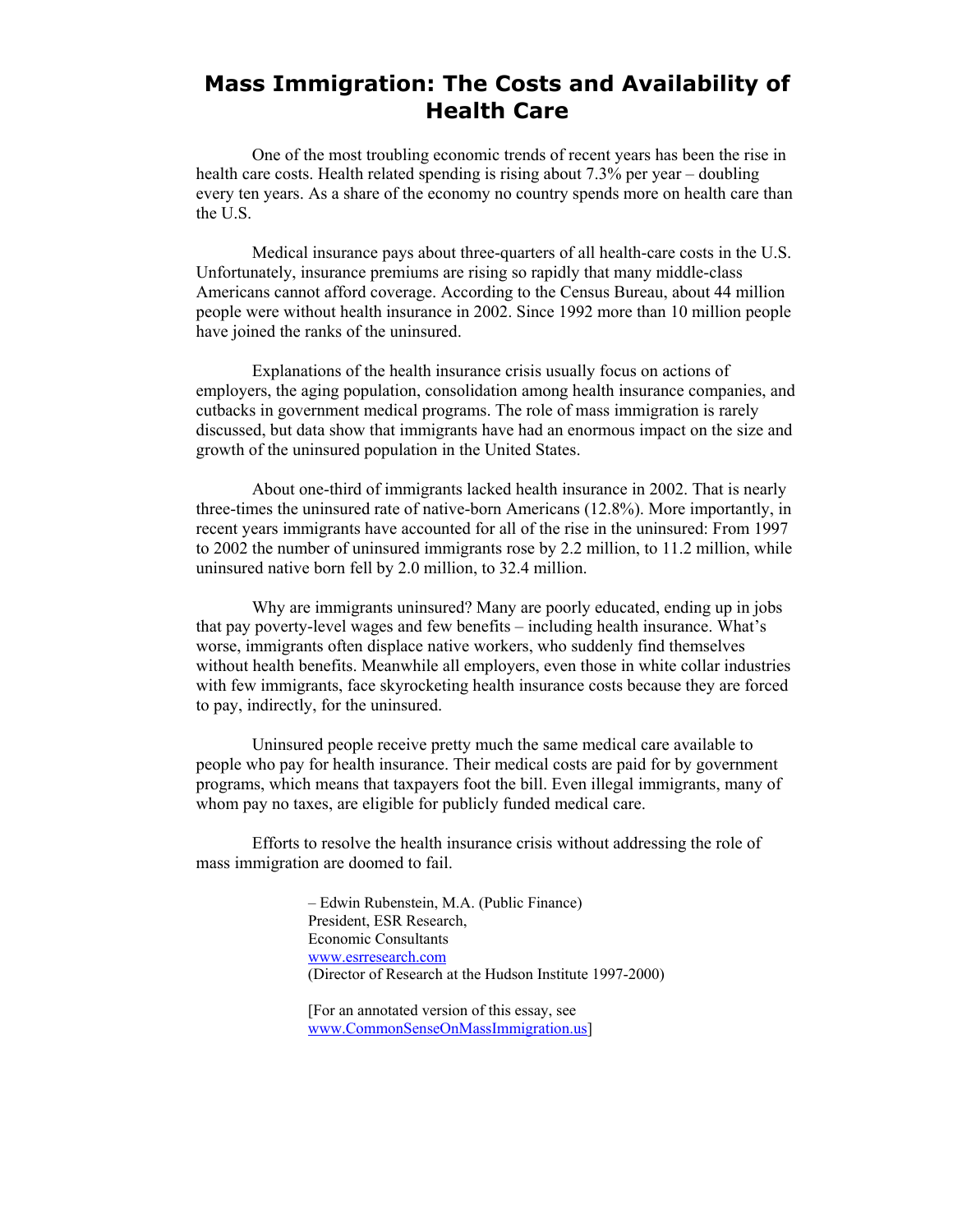#### **Mass Immigration and Public Health**

Mass immigration is a threat to our nation's health. Diseases nearly eradicated are breaking out again. Tropical diseases, previously unknown in the United States but prevalent in Third World countries, including Dengue fever and Chagas disease, are appearing for the first time. Medieval ailments, such as leprosy, are resurfacing.

Among the diseases carried into the U.S. by immigrants are:

TUBERCULOSIS: Thought conquered by the early 1970s, the federal Centers for Disease Control reports TB is making a deadly comeback and "immigration is a major force sustaining the incidence of tuberculosis in the United States." TB in the countries from which most immigrants to the U.S. originate is 10 to 30 times greater than in this country.

HIV/AIDS: a deadly virus that originated in Africa and spread throughout the Caribbean (especially Haiti), Latin America, and large parts of Asia. Immigrants are circulating AIDS. Hispanics, 13 percent of the U.S. population, account for 19 percent of the reported number of new cases, more than three times the rate for other Americans.

CHOLERA is a communicable disease that re-emerged in the early 1990s, brought to the United States by Latino migrants. People become infected with cholera by contact with water contaminated by fecal matter. Scientific American magazine reports migrants expose others to the disease in the fields, factories, and restaurants where they work.

MEASLES: a disease virtually stamped out by 1990, the CDC reports it is reappearing. Immigrants have brought almost all of the new cases into the U.S.

HEPATITIS A and B: highly contagious, these diseases attack the liver and can lead to death. It is often transmitted through unclean food and water and spread by infected food handlers and processors.

SARS (Severe Acute Respiratory Syndrome): A deadly, easily spread, pneumonia-like ailment imported to the U.S. from China and Hong Kong in early 2003.

Illegal aliens bypass health tests and legal immigrants are poorly screened for disease. The clean, healthy environment Americans worked hard to achieve is being threatened because federal officials refuse to curtail mass immigration. The United States is in danger of experiencing a public health calamity.

> – Wayne Lutton, Ph.D. (History) Editor, The Social Contract Quarterly [\(www.TheSocialContract.com\)](http://www.thesocialcontract.com/)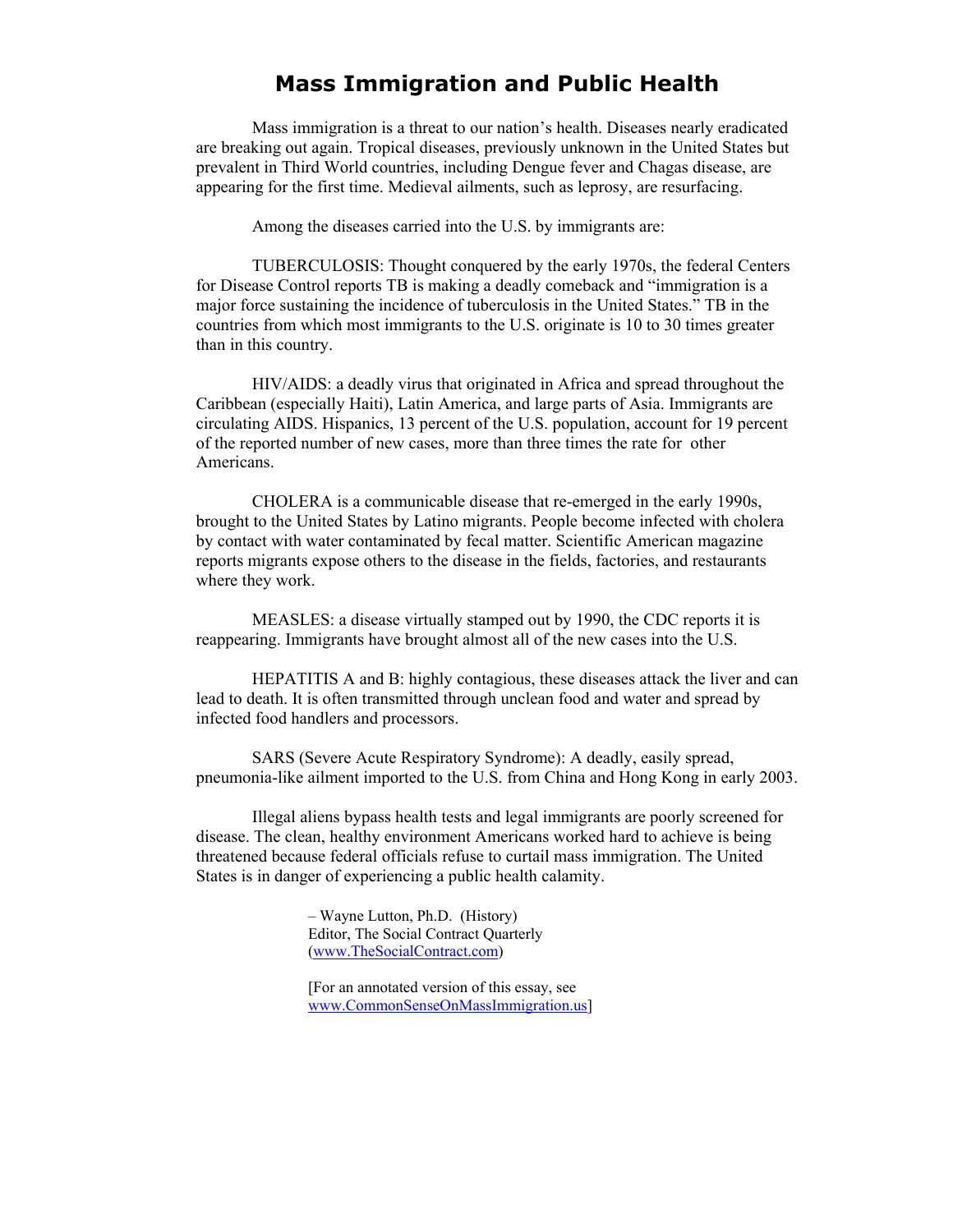#### **Mass Immigration and Taxes: Social Security Costs**

Social Security taxes workers to pay benefits for elderly and disabled Americans and survivors of deceased workers. Because birth rates fell after 1965, when baby boomers retire, the number of taxpaying workers supporting each beneficiary will decline from about 3.3 today to about 2.0 by 2040. Therefore, Social Security's tax revenues under current law will no longer cover benefits, and by the 2040s Social Security will be unable to pay benefits on time.

Immigration supporters argue that increasing immigration will push the taxpayer/ beneficiary ratio back up and thereby avert the Social Security crisis. Seemingly sensible, this claim is extremely shaky.

Immigration contributes little to Social Security's finances. Alleged tax payments by illegal immigrants of \$2.7 billion in 1990 were less than one percent of that year's Social Security revenues. So to substantially help Social Security, immigration would have to be much greater than it is now. Maintaining today's taxpayer/beneficiary ratio would require millions of immigrants every year, above future immigration already assumed by Social Security. Immigrants get old, too. So still more immigrants and their adult children would be needed to pay their benefits – perhaps 180 million by 2080.

Adding such huge numbers of workers would depress labor productivity unless matched by trillions of dollars in investment. Since immigration is already making labor incomes stagnate, much higher immigration would almost certainly depress wages, and perhaps even reduce Social Security revenues. And most immigrants are poorly-educated and unskilled, hence earn low incomes, making them poor Social Security revenue sources.

Besides, much higher immigration would cause serious problems. The enormous population growth would overwhelm our infrastructure, energy supply, and natural resources, and greatly worsen urban sprawl. Political conflict is also likely, since poor working immigrants will understandably dislike being taxed to support wealthier Social Security retirees.

In some ways, immigration actually weakens Social Security. Some skilled foreign H-1B "guest workers" are recruited and supplied under contract to American firms. As employees of foreign firms, no Social Security taxes are withheld. Moreover, displacing Americans with cheaper immigrant labor means revenue losses for Social Security.

> – John Attarian, Ph.D. (Economics) Author of Social Security: False Consciousness and Crisis (Transaction). Passed away December 31, 2004.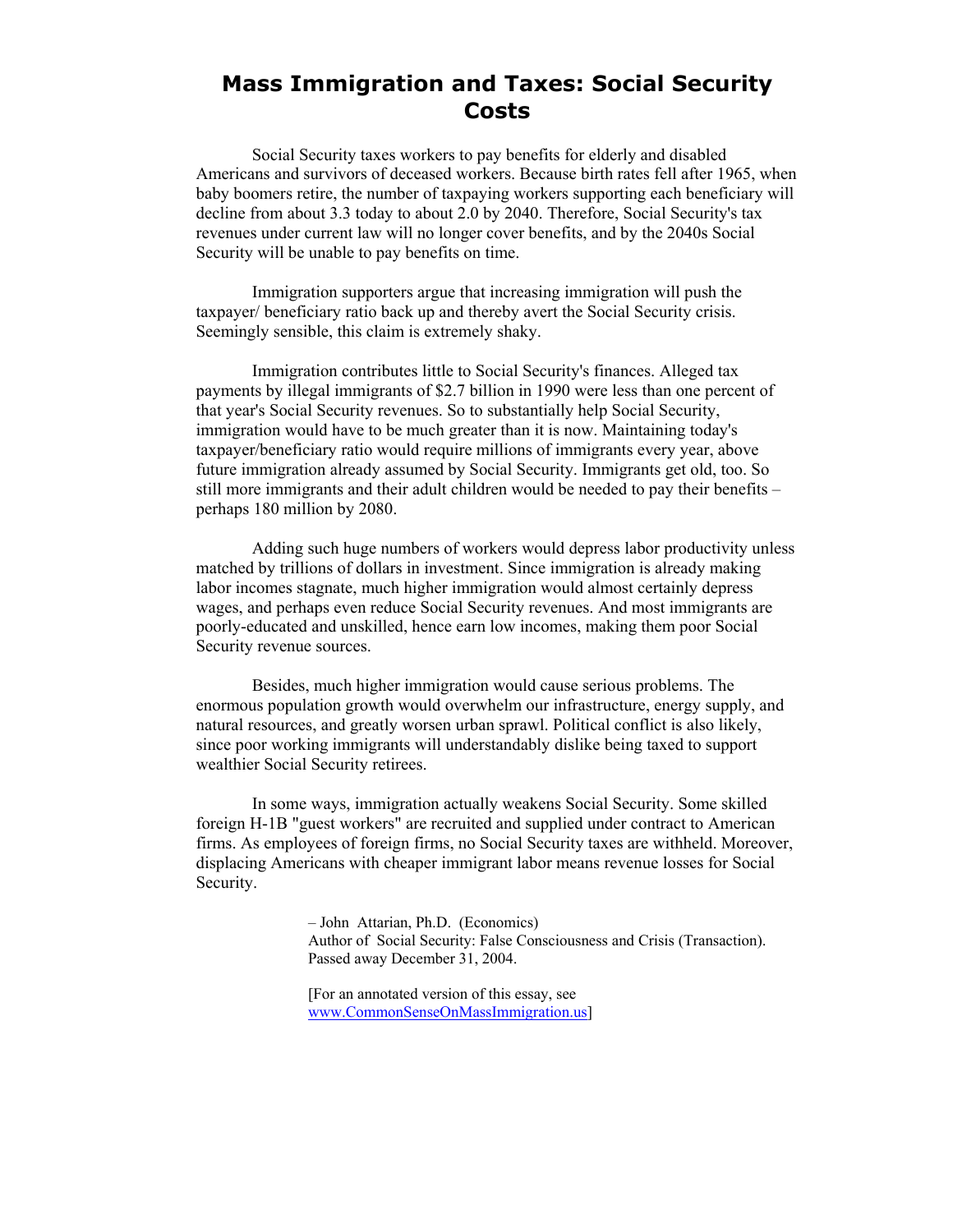#### **Mass Immigration and Taxes: Compassion and Welfare Costs**

Face it. We are a compassionate people. Individually and collectively, we take pride in caring for the needy. When summoned to help anywhere in the world, we respond. Even in the highly personal decision to create a charitable budget, generosity prevails. We strive for understanding and thoughtfulness to maximize the benevolent effect of every dollar.

 Compassion for the underprivileged finds expression in our welfare budget. The crossroads between immigration and welfare call for exceptional compassion and thoughtfulness.

 In March 2003, a report issued by the Center for Immigration Studies (CIS) revealed that immigrant households receiving welfare have increased by 750,000 since 1996. A CIS report of November 2003 pointed out that 25% of immigrant-headed households relied on welfare. This contrasted with 16% of native households. The average payment to immigrant households in 2001 was 50% higher than to native households.

The CIS study also revealed that illegal aliens, on behalf of their U.S. born children, receive a substantial share of our welfare budget. In 2001, the value of benefits received by illegal alien households averaged over \$1,000. These dependencies persist. Immigrants living in the United States even after 20 years continued to use the welfare system at significantly higher rates than others.

 The welfare budget helps some, but ignores others. It helps those here illegally. Meanwhile, it perversely turns a blind-eye to the needy in foreign lands. Every dollar given to an illegal immigrant in the U.S. is one less dollar available to help the lawabiding foreigner overseas, where exchange rates expand charitable prospects for the same dollar.

 In a world having a net population gain (births minus deaths) of about 210,000 every day, we must learn to help the poor where they are. History has delivered us beyond the point of meaningfully responding to this massive need with relaxed borders.

 Persons taking the initiative to cut and run are often the best candidates to agitate for a change back home. Our immigration welfare policies lure them away. We should instead encourage them to stand and fight for changes at home.

Learning to act with thoughtful charity, as we responsibly confront the limits of a finite planet, will become our all-defining challenge.

> – John F. Rohe, J.D., practices law in Petoskey, Michigan. He is involved in a variety of land conservation causes. john@rohemail.com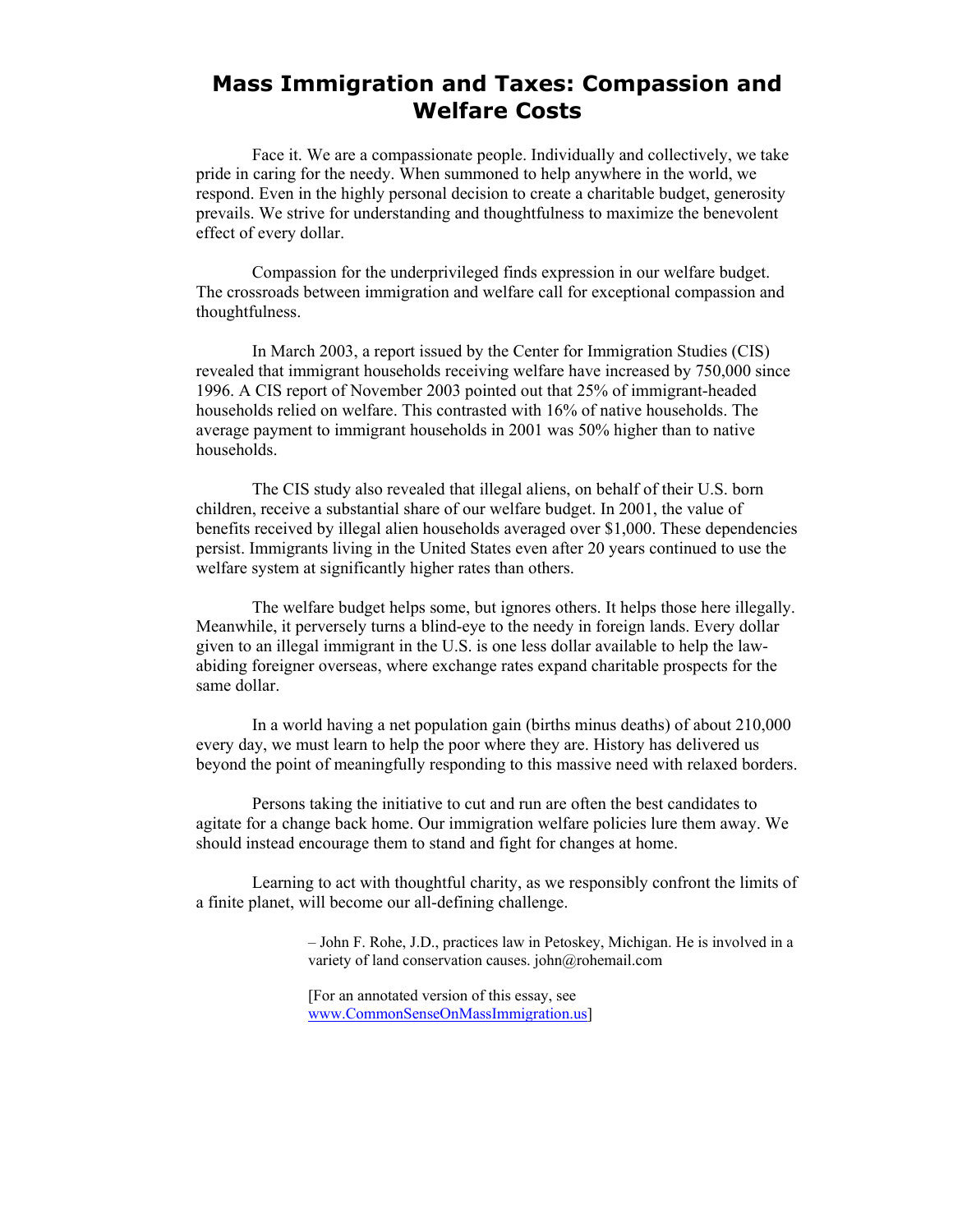#### **Mass Immigration and Amnesty: Winning the Jackpot for Breaking the Law**

Amnesties forgive the breaking of immigration laws and reward illegal aliens with permanent residence in the United States. Inevitably, amnesties entice more illegal aliens to the United States, in the hopes that they, too, will be rewarded for breaking the law. Census 2000 results indicate that 700,000 to 800,000 illegal aliens settle in the U.S. each year, with an estimated eight to eleven million illegal aliens currently living here.

Until 1986, the United States had never forgiven the act of illegal immigration, except in individual cases involving unusual circum-stances. We had never rewarded large numbers of illegal aliens with the opportunity for U.S. citizenship. In 1986, the U.S. Congress passed a law granting amnesty to almost three million illegal aliens. It was supposed to be a one-time, never-to-be-repeated action. Since 1986, however, Congress has passed seven amnesties, rewarding *more than six million illegal aliens* with legal residence and putting them *and their relatives* on the path to U.S. citizenship.

In the decade following the 1986 amnesty, illegal immigration increased dramatically, and has continued to skyrocket. Each of the six million illegal aliens granted amnesty since 1986 has been replaced by more than one new illegal alien, resulting in the huge illegal population enumerated by the Census Bureau. The solution, according to some, is yet another amnesty.

Polls show that the vast majority of Americans oppose amnesty for illegal aliens.

In reality, any plan that allows illegal aliens to get legal residence and a green card is an amnesty. It is sufficient enticement for millions more aliens to enter or remain in this country illegally, even if it means risking their own lives and the lives of their families to get here.

Another "jackpot" loophole needs to be closed: Each year we hold a lottery for 50,000 visas for legal immigration. This nonsensical approach to selecting newcomers should be ended.

 Amnesty may be the jackpot for illegal aliens, but it's a losing policy for America.

> – Rosemary Jenks, J.D. Director of Government Relations [www.NumbersUSA.com](http://www.numbersusa.com/)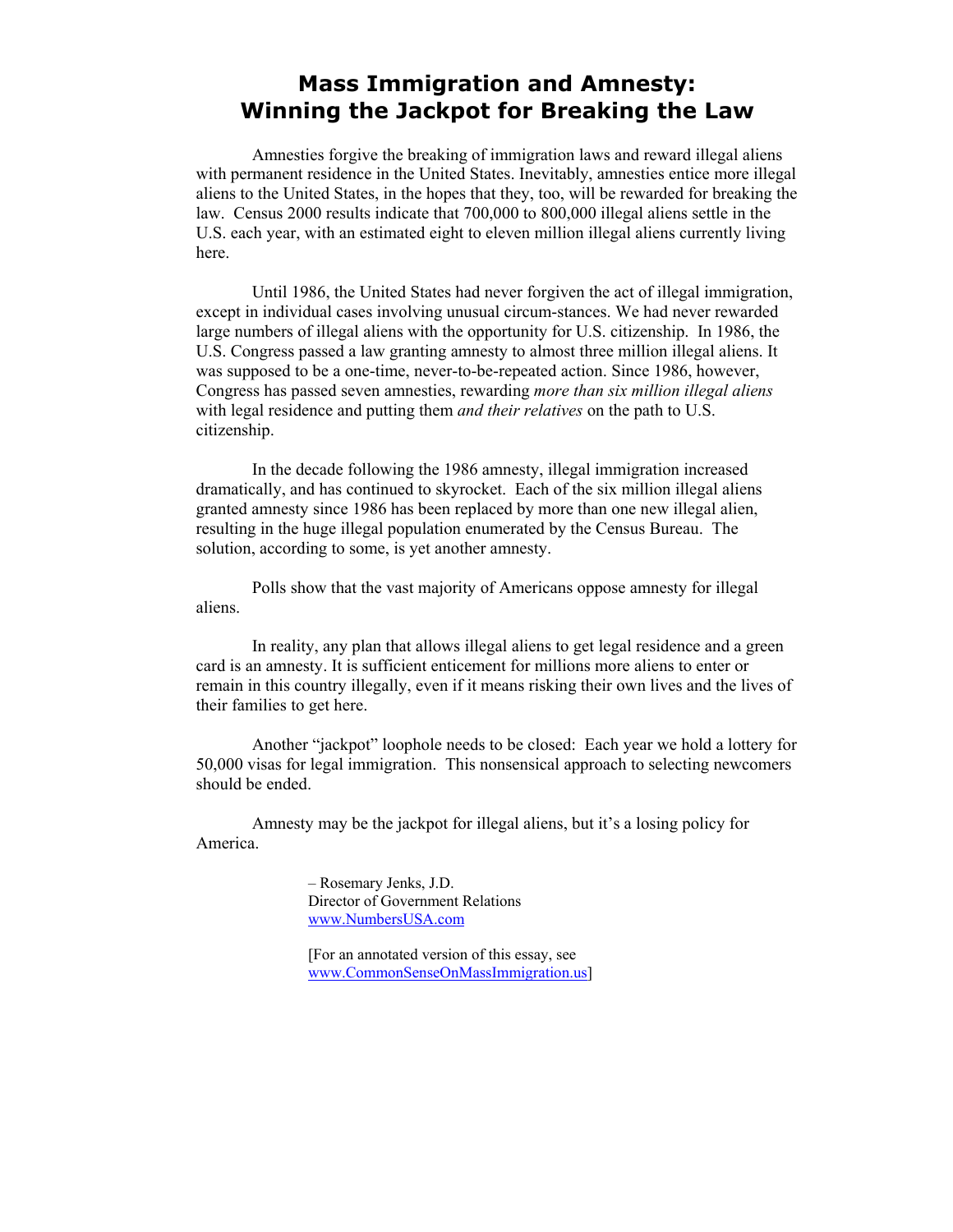#### **Mass Immigration: Resources & Sprawl**

 In every traffic-choked, infrastucture-stressed, park-congested, schoolovercrowded community of the land, Americans live with the same fear: that their quality of life will forever deteriorate under an inevitable, never-ending population explosion. Woods, brooks, and fields at the edge of town that once helped soothe their souls have been cleared, scraped, paved, and built on. Every ride or hike through countryside near the new urban edges is like a walk through a hospital ward for the terminally ill – the days of these nearby open spaces are numbered.

U.S. population grows by 3 million a year. That, according to federal data, is roughly half the cause of the destruction of 2.2 million acres of natural habitat and farmland each year. But the relentless deterioration is not inevitable – government has the power to correct this.

With native-born Americans adopting a slightly-below-replacement-level fertility since 1972, the only cause of long-term U.S. population growth is immigration and the high fertility of immigrants. For three decades the federal government has increasingly sabotaged the American people's dreams for environ-mental quality by snowballing total immigration over traditional numbers by 400-700%.

Lest anybody misunderstand, the immigrants themselves are not to blame. Rather, the responsibility for environmental damage rests with the officials who have set and allowed the unprecedented immigration levels.

Some supporters of high population growth contend that immigrants can't cause sprawl because they are so poor and huddle in crowded urban tenements. Federal data, however, show that the majority of immigrants live in the suburbs. Many construct housing in the rural strip around the suburbs. Many more buy existing suburban houses from American natives who would not otherwise have the money to construct their houses on the rural edge. The children of immigrants flee the urban core cities at exactly the same rate as the children of natives. For many reasons, massive immigration drives massive destruction of natural habitat.

America at the first Earth Day in 1970 was filled with 203 million people and now has grown by another 90 million. The Census Bureau projects that current immigration policies will drive our population to 420 million by 2050, nearly three times the 1950 number. We can stop that from happening and allow for a decent quality of life for America's future human, animal, and plant inhabitants.

> – Roy Beck, B.A. (Journalism) Executive Director, www.NumbersUSA.com Author of *The Case Against Immigration: The Moral, Economic, Social, and Environmental Reasons for Reducing US Immigration Back to Traditional Levels* (Norton).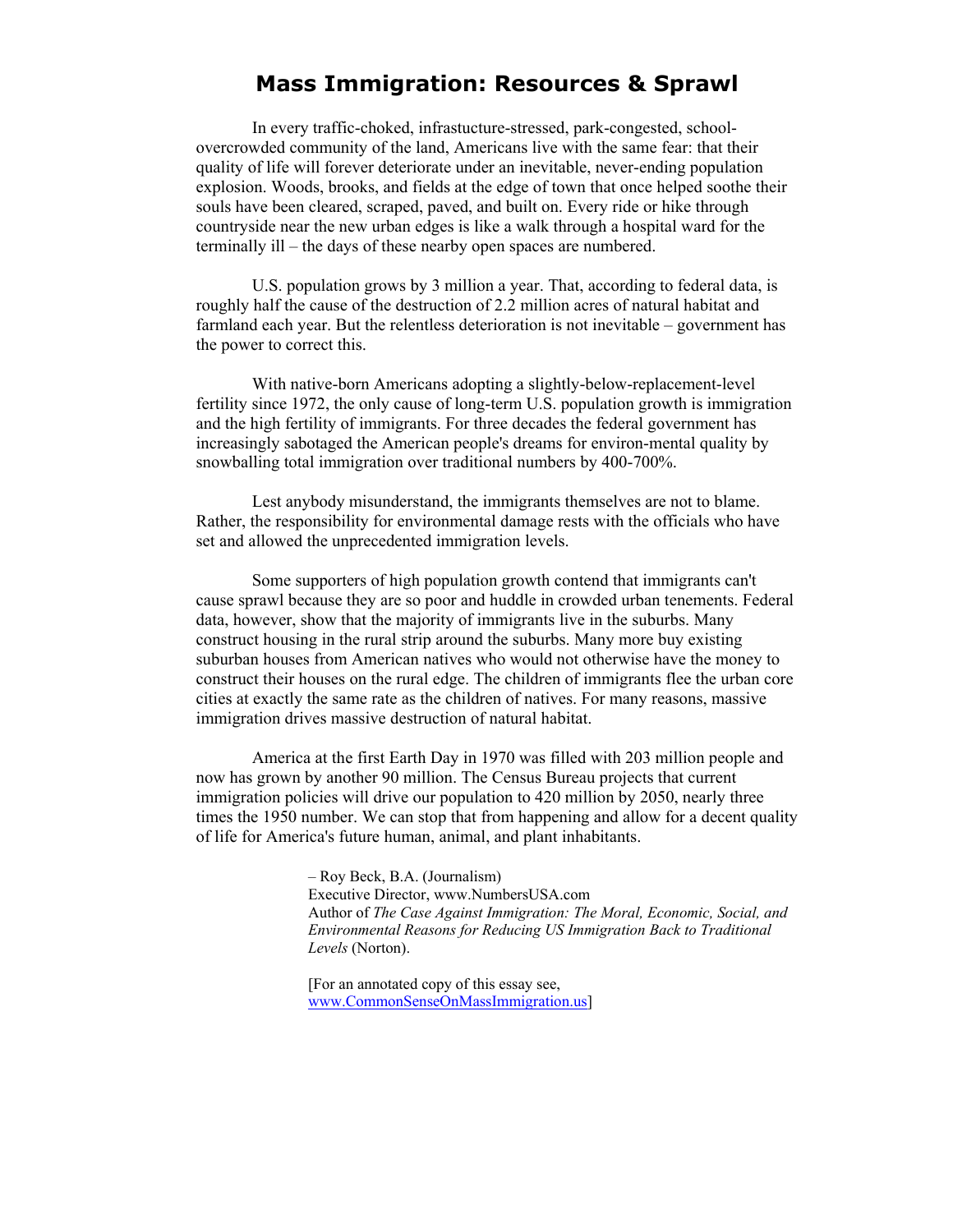#### **Mass Immigration: Identification**

The question: "Who Are You" is simple on its face.

The answer, however, tests security, sovereignty, citizenship, privacy, and eligibility to government benefits.

All nineteen terrorists on 9-11 were here illegally. Yet, they were able to procure 65 pieces of identification. They were not "undocumented immigrants." Rather, they were over-documented immigrants.

The risk of a terrorist attack is only the most graphic illustration of the risks arising from false identification. The abuse of our identification systems also leads to crimes arising from identity theft, money laundering, human smuggling, fraud, illegal immigration, and the inability to protect against known child molesters.

The U.S. Constitution protects our rights to privacy. There is, however, no constitutional right to anonymity.

The United States is not in a position to provide governmental benefits to the 6.4 billion people in the world. There must be an effective way to identify citizens. Any relaxation in standards to issue identification cards enables a convicted criminal or suspected terrorist to operate under the radar screen.

The Mexican government freely issues so-called Matricula Consular cards. Legal immigrants have no use for the Matricula card. It is useful only to the illegal immigrant. The Mexican government joins open borders advocates in calling for the Matricula card to be accepted in the issuance of drivers licenses by states in the Unites States. Once a driver's license is issued, the holder is essentially afforded the benefits of U.S. citizenship. The driver's license offers access to airlines, bank loans, and in some cases even the ability to vote in U.S. elections.

Some communities in the United States have accepted the Matricula card for identification purposes. It is dangerous precedent for any nation or municipality to turn its identification system over to a foreign authority. The 12 to 20 million illegal immigrants in the United States rely upon relaxed standards for identification. Employers need a secure way to determine the identity and status of prospective employees. The illegal workforce can be expected to exploit any holes in the system.

Relaxed identification systems are an easy way for employers to access cheap labor and to undermine the living wage. This privatized benefit for the illegal employer carries a hefty price tag for the rest of the nation.

> - Deb Payne U.S., Inc. dpayne@thesocialcontract.com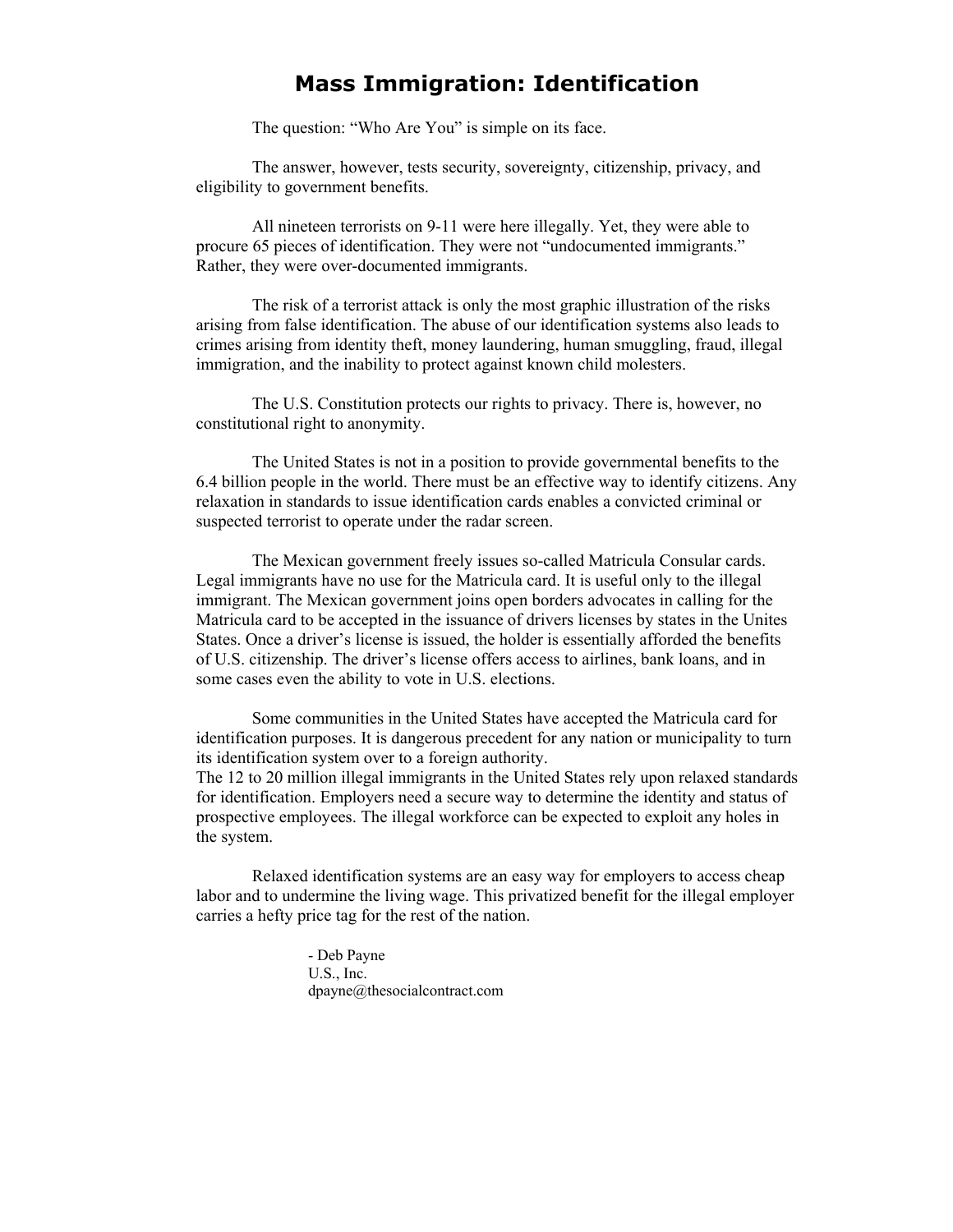#### **Mass Immigration and the Invasion Clause: Article IV, Section 4**

Invasion: The incoming or first attack of anything hurtful.

When our U.S. borders are not secure, it becomes easier for all sorts of illegal activities to take place in our nation's communities and neighborhoods. More drug use and crime result; illegal harboring of undocumented foreign nationals becomes more of a problem; crimes are committed against them, and more. Quality of life in our neighborhoods is diminished, and the safety of all people living here is jeopardized.

There are an estimated 8 to 12 million illegal aliens present in the United States, approximately 40 to 50 percent of whom crossed our borders without inspection.

In 1994, six states filed suit in federal courts charging the federal government had failed to meet its obligation under Article IV Section 4 of the U.S. Constitution to "protect each (state) against invasion … ." Each state sought reimbursement for money expended by them for medical care and for costs associated with the criminal prosecution and incarceration of illegal aliens.

"Although the federal government may have the luxury of abdicating its constitutional duty to protect Arizona's borders, Arizona cannot solve the problems that this abdication causes by following the federal government's example and abdicating its duty to prosecute and incarcerate illegal aliens who commit felonies within Arizona's unprotected borders," Arizona argued in its high court appeal.

"The situation in California long ago passed the point where reasonable minds could differ: the overwhelming illegal entry across California's borders is nothing short of an invasion," that state said. In all cases, their suits were dismissed as being political questions and not legal ones.

> – Robert Park, Prescott, AZ U.S. Border Patrol/INS (1951-1979) Founder of Article IV, Section 4 Foundation [www.IMMIVASION.US](http://www.immivasion.us/)  e-mail: [invasion@cableone.net](mailto:invasion@cableone.net)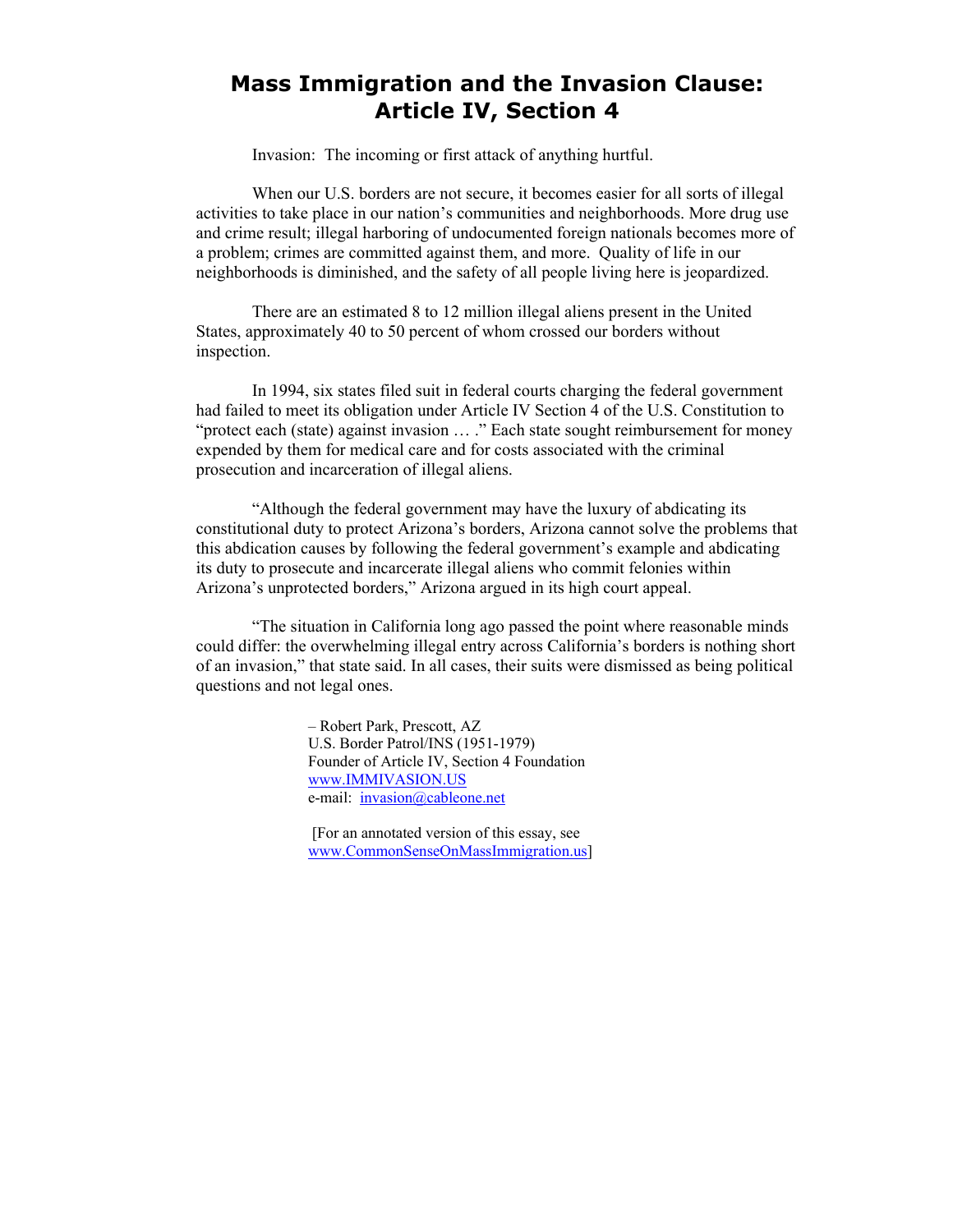#### **Mass Immigration and Public Opinion Polls**

No poll taken in the last fifty years has found a majority of Americans in favor of more immigration. Most want less – much less – than the current level. Support is even stronger for better border security and measures to deter illegal immigration. With the economy and homeland security still major concerns, the logic of tighter immigration enforcement would seem to be self-evident.

 Politicians can read poll results. Often, these same officials hear citizens complaining about immigration crises in town meetings and other candidate forums. So why the inaction?

 The answer is money, of course. Money influences the nature of the constituencies that support mass immigration. The folks who control 90 percent of the jobs in this country make up far less than ten percent of the voting population, yet they have disproportionate influence over campaign contributions. And while any analogy to the Reformation or American Independence might be inexact, few revolutions succeed without some support from the propertied, land owning, and merchant classes. Without help from a sector of the elite – business owners, lawyers, finance capitalists – it will be difficult to change the status quo.

 Who is least affected by mass and uncontrolled immigration? Wealthy individuals, business owners and their families. Who has the greatest stake in using immigration as a way to control labor costs? Who puts the most money into the political system? Large corporations and their stockholders.

 Who pays most of the costs for cheap foreign labor? Hard-working American families. Who pays education taxes? Just educating illegal alien children costs taxpayers \$7 billion a year. Who pays property taxes – taxes to support housing subsidies, low-income assistance programs, public education, emergency (uninsured) health care, Medicaid, school lunch programs, criminal justice costs? The list goes on and on!

 Congress seeks to mitigate the public backlash against these oppressive burdens by federalizing the expenses whenever possible. Spreading out costs helps disguise them. Taxpayers in Michigan, for example, are forced to pay to provide health care to illegal aliens in Arizona. Without an itemized bill taxpayers don't actually know how much mass immigration is costing them.

 Some say that because of this political alignment, the system can never be fixed. I say that while there are challenges, they can be overcome. But only by educating an interested citizenry on the overall national impacts can durable change be brought about.

> – Dan Stein, J.D., Executive Director Federation for American Immigration Reform See [www.fairus.org](http://www.fairus.org/) for poll results.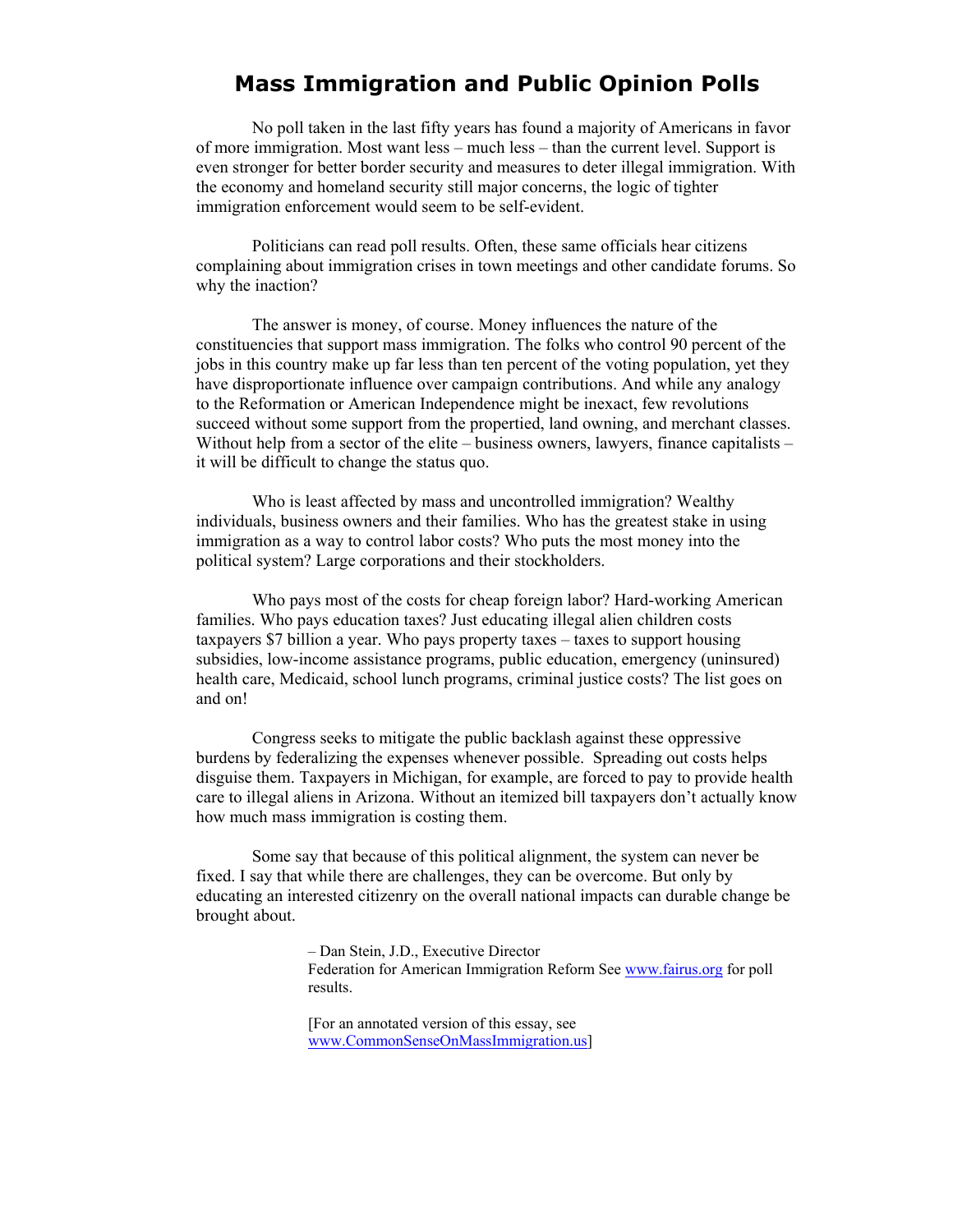#### **Mass Immigration: Scapegoating Immigrants?**

Scapegoat, Noun:"A person or group bearing blame for others."

 A common response to a consideration of the role of immigration and immigrants in the problems confronting America is that immigrants are being "scapegoated," i.e., blamed for ALL of these problems. This we emphatically are NOT doing.

Rather, this pamphlet is an attempt to lay out for reasoned debate the role which immigration plays – sometimes larger, sometimes smaller – in a wide range of American problems. Few if any of these problems can be solved by immigration reform alone; but likewise, few can be solved or even be adequately addressed without taking immigration into account.

#### **Three Fundamental Questions**

 After all of the discussion – which hopefully will contain as few personal attacks and as little coarse and loaded language as possible – we need to get down to the hard work of answering the fundamental questions of immigration policy:

**How many** people should we admit, and what are the reasons for selecting this number?

**Who** should get the visas, and what factors should be considered in this decision?

**How** can these decisions be enforced in a humane and reasonable way, in light of large scale illegal entry into the country?

 Providing answers to these three basic questions is the price we must all pay for admission to the Great Debate on Immigration – no fair criticizing current policy without putting your alternatives on the table. The only way to beat an idea is with a better idea. What is your better idea?

#### **Who Decides?**

 Our elected representatives decide – at the local, state, and national levels. We suggest you provide your public officials with a copy of this educational booklet, and ask them for answers to the questions posed here. Then tell them whether the policy positions they take will merit your support.

 And don't stop there. Order more copies of this booklet (see the order form at the end of this booklet), give them to your friends, relatives, and associates, and urge them to join in the debate. That way we can get the job done.

> – John H. Tanton, M.D., Publisher [www.TheSocialContract.com](http://www.thesocialcontract.com/)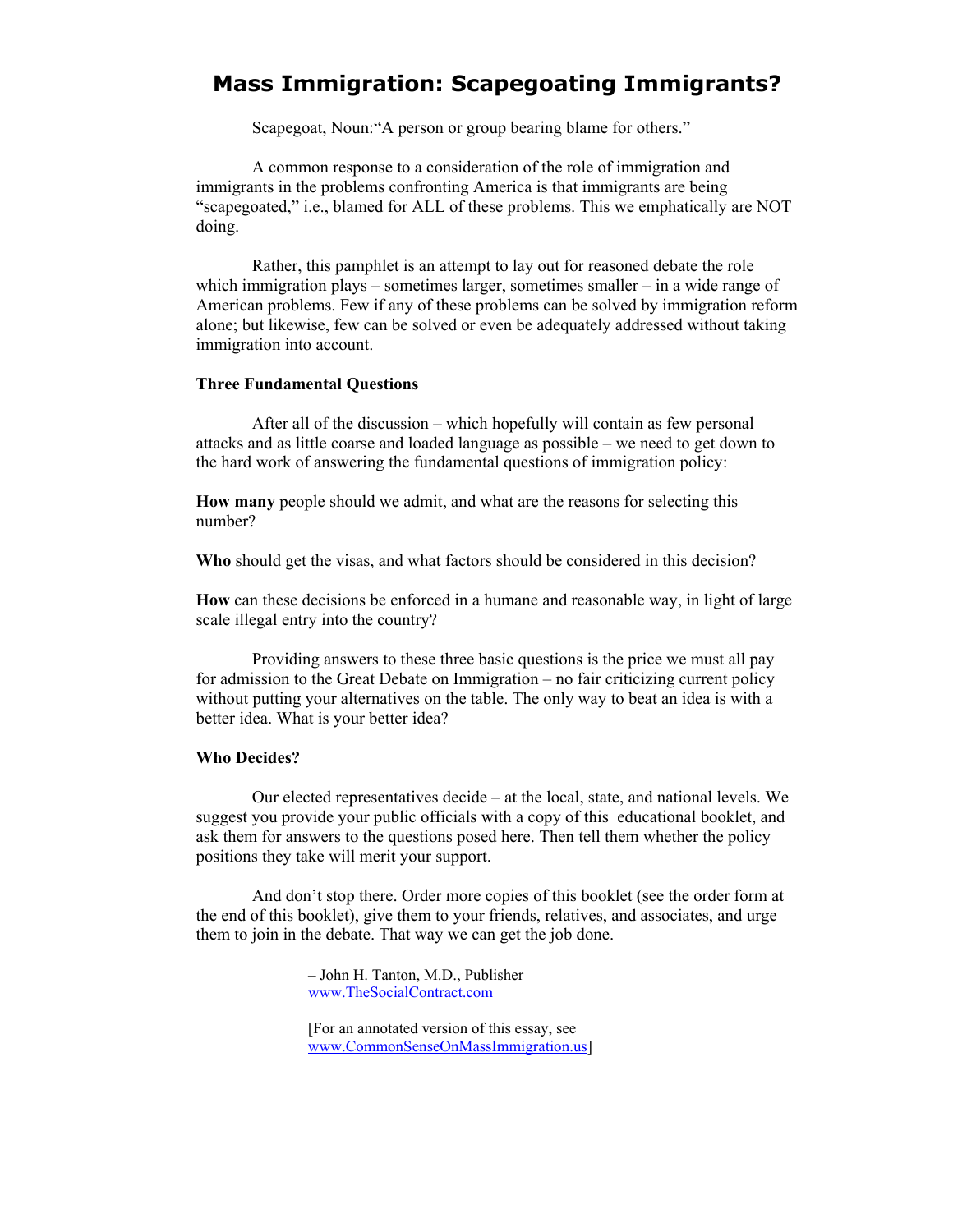### **"Dial 1" for English?**

Research by ProEnglish has found that 52 countries around the world have English as an official language. Most of those countries are located in Africa, Asia, and the Caribbean.

 The research shows that the U.S. is out of step with most English-speaking nations, and is one of the few countries that operate without an official language. Ten Latin American countries have Spanish as their official language.

 Of the 52 countries that have made English their official language, 27 countries, just over half, have made English their sole official language. Those countries are:

| Antigua & Barbuda | Namibia                       |
|-------------------|-------------------------------|
| <b>Bahamas</b>    | Nigeria                       |
| <b>Barbados</b>   | Seychelles                    |
| <b>Belize</b>     | Sierra Leone                  |
| Dominica          | Solomon Islands               |
| Micronesia        | St. Lucia                     |
| Fiji              | <b>St.</b> Vincent Grenadines |
| Gambia            | St. Kitts & Nevis             |
| Ghana             | Trinidad & Tobago             |
| Grenada           | United Kingdom                |
| Guyana            | Uganda                        |
| Jamaica           | Zambia                        |
| Kiribati          | Zimbabwe                      |
| Liberia           |                               |

Perhaps the United States should also make English its official language.

- Dan Marsh, B.S., ProEnglish Research www.proenglish.org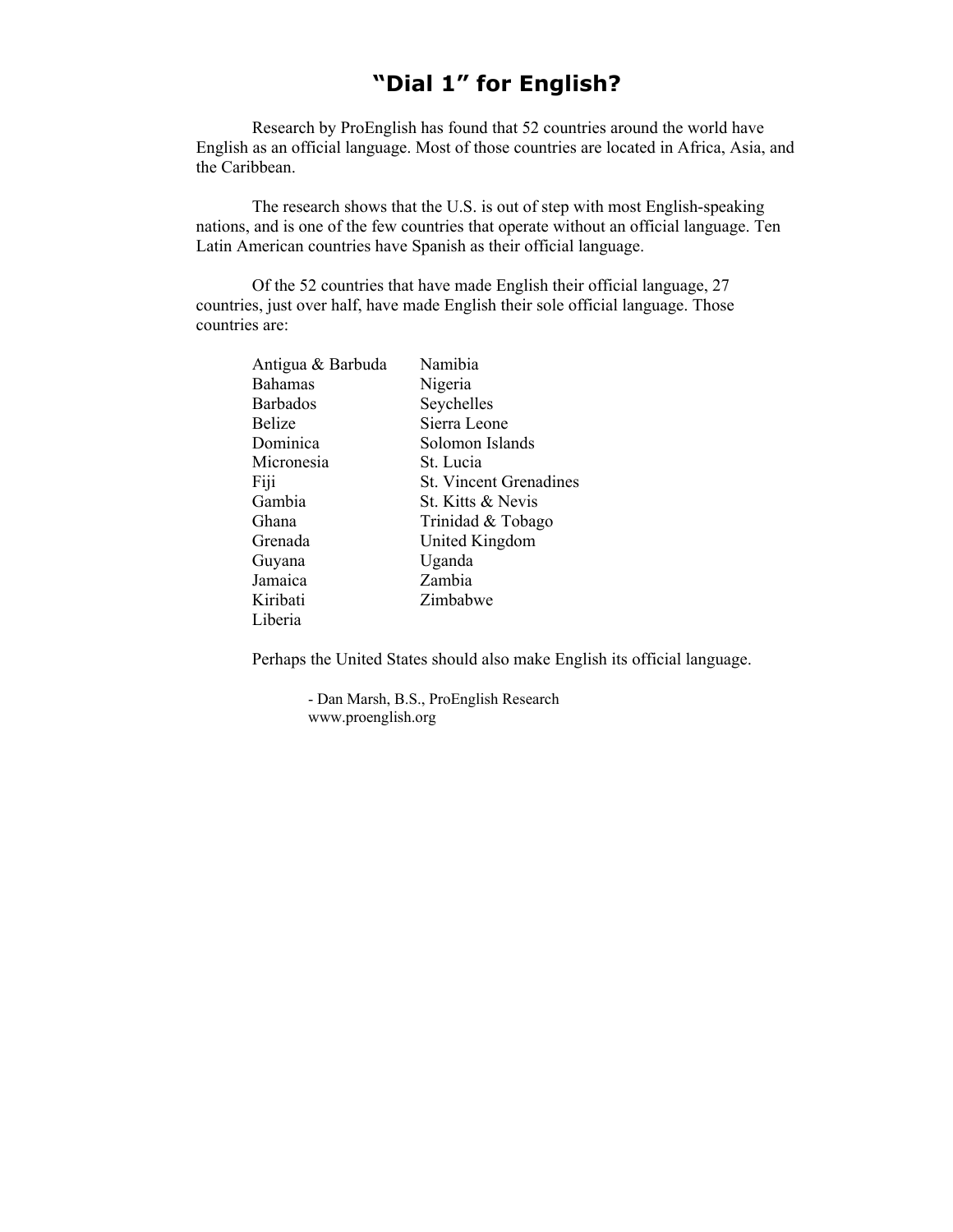#### **Kristopher William Eggle (August 15, 1973 - August 9, 2002)**



 Kris Eggle was an outstanding human being, at the top of his class academically and athletically in high school and college. He was headed for a career with the National Park Service. He had served at the Sleeping Bear Dunes National Lakeshore and at Great Smoky Mountains and Canyonlands National Park. In 2000, he was assigned to Organ Pipe Cactus National Monument, west of Tucson on the U.S.- Mexican Border. This park has become one of the main routes for people and drug smuggling from Mexico.

On August 9, 2002, in an encounter with a drug smuggler, Kris was shot and killed. Read Kris's story at [www.kriseggle.org.](http://www.kriseggle.org/)

For the stories of other victims of our chaotic borders and immigration policy, see [www.ImmigrationsHumanCost.org.](http://www.immigrationshumancost.org/)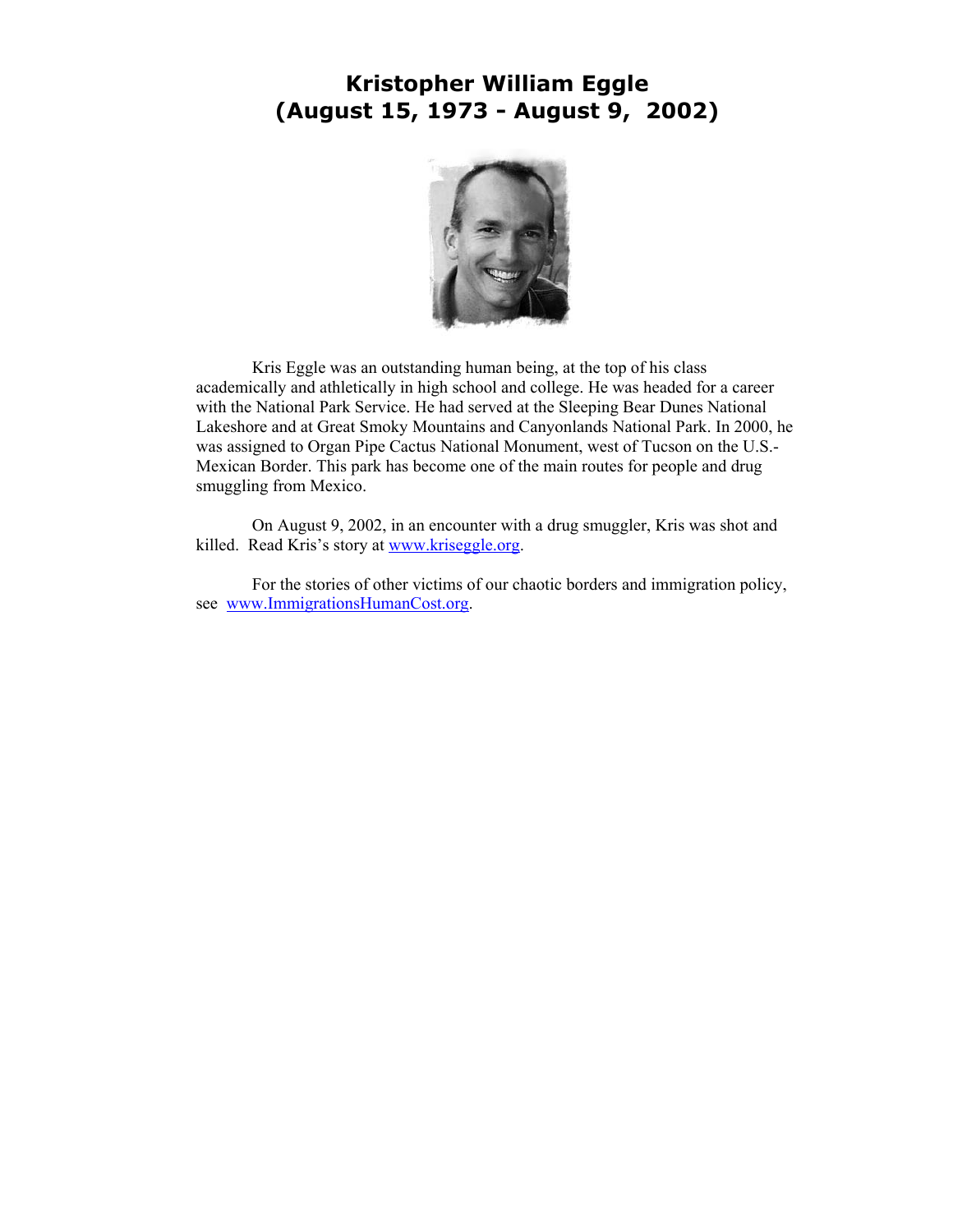# **Order Form**

(Prices include postage and handling)

| Single copy<br>Package of 5 \$4.00                                                                                             |  |                                                   |
|--------------------------------------------------------------------------------------------------------------------------------|--|---------------------------------------------------|
| Package of 10 \$8.00                                                                                                           |  |                                                   |
| Package of 25 $$15.00$                                                                                                         |  |                                                   |
| Package of 50 \$25.00                                                                                                          |  |                                                   |
| Package of 100 \$40.00                                                                                                         |  |                                                   |
| Additional Donation                                                                                                            |  |                                                   |
| <b>Total Amt. Enclosed</b>                                                                                                     |  |                                                   |
| Ship to:                                                                                                                       |  |                                                   |
|                                                                                                                                |  |                                                   |
| <u> 1989 - Johann John Stoff, deutscher Stoffen und der Stoffen und der Stoffen und der Stoffen und der Stoffen u</u><br>City: |  |                                                   |
| State/ZIP: $\_\_$                                                                                                              |  |                                                   |
| Method of Payment:<br>Check (payable to The Social Contract Press)<br>Cash                                                     |  | Credit Card (VISA, Master Card, American Express) |
|                                                                                                                                |  |                                                   |
|                                                                                                                                |  |                                                   |
|                                                                                                                                |  |                                                   |
| Mail to: The Social Contract Press                                                                                             |  |                                                   |
| 445 E. Mitchell Street                                                                                                         |  |                                                   |
| Petoskey, MI 49770-2623                                                                                                        |  |                                                   |
|                                                                                                                                |  |                                                   |

Or call toll free: **1-800-352-4843**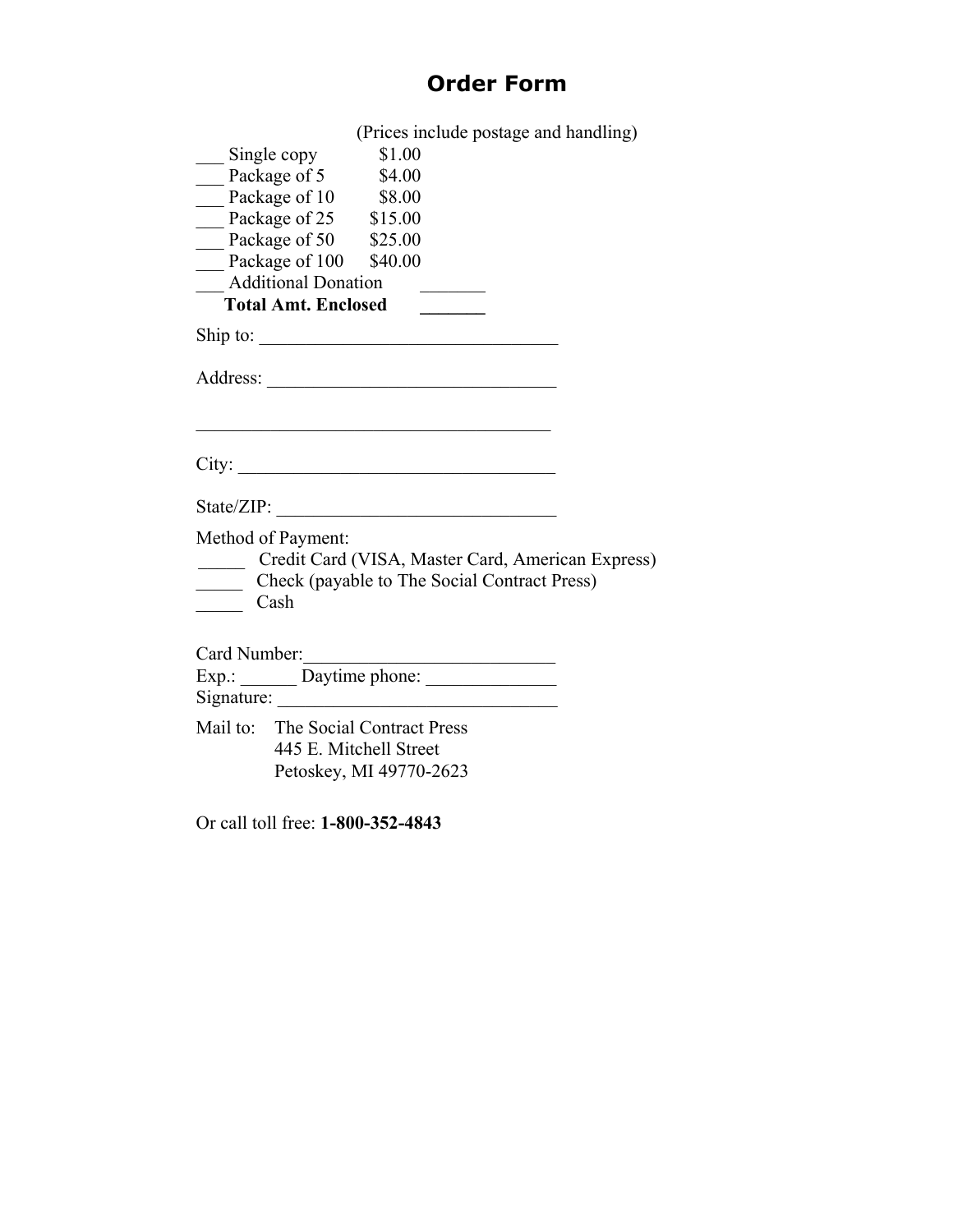## **Organizations**

These organizations are working for immigration reform. Visit their websites and decide whether you wish to help with and support their efforts.

American for Immigration Control: www.ImmigrationControl.com Americans for Better Immigration: www.BetterImmigration.org Article IV, Section 4 Foundation: www.IMMIVASION.US Bay Area Coalition for Immigration Reform: www.LimitsToGrowth.org California Coalition for Immigration Reform: www.ccir.net Californians for Population Stabilization (CAPS): www.capsweb.org Center for Immigration Studies: www.cis.org English First: [www.englishfirst.org](http://www.englishfirst.org/)  Federation for American Immigration Reform: www.fairus.org Jobs Destruction Newsletter: www.ZaZona.com Negative Population Growth: www.npg.org NumbersUSA: www.numbersusa.com ProEnglish: www.proenglish.org Rescue American Jobs: www.RescueAmericanJobs.com The Social Contract Press: www.TheSocialContract.com V-Dare: [www.vdare.com](http://www.vdare.com/)  American Patrol: [www.americanpatrol.com](http://www.americanpatrol.com/)

[For more links, see: www.CommonSenseOnMassImmigration.us]